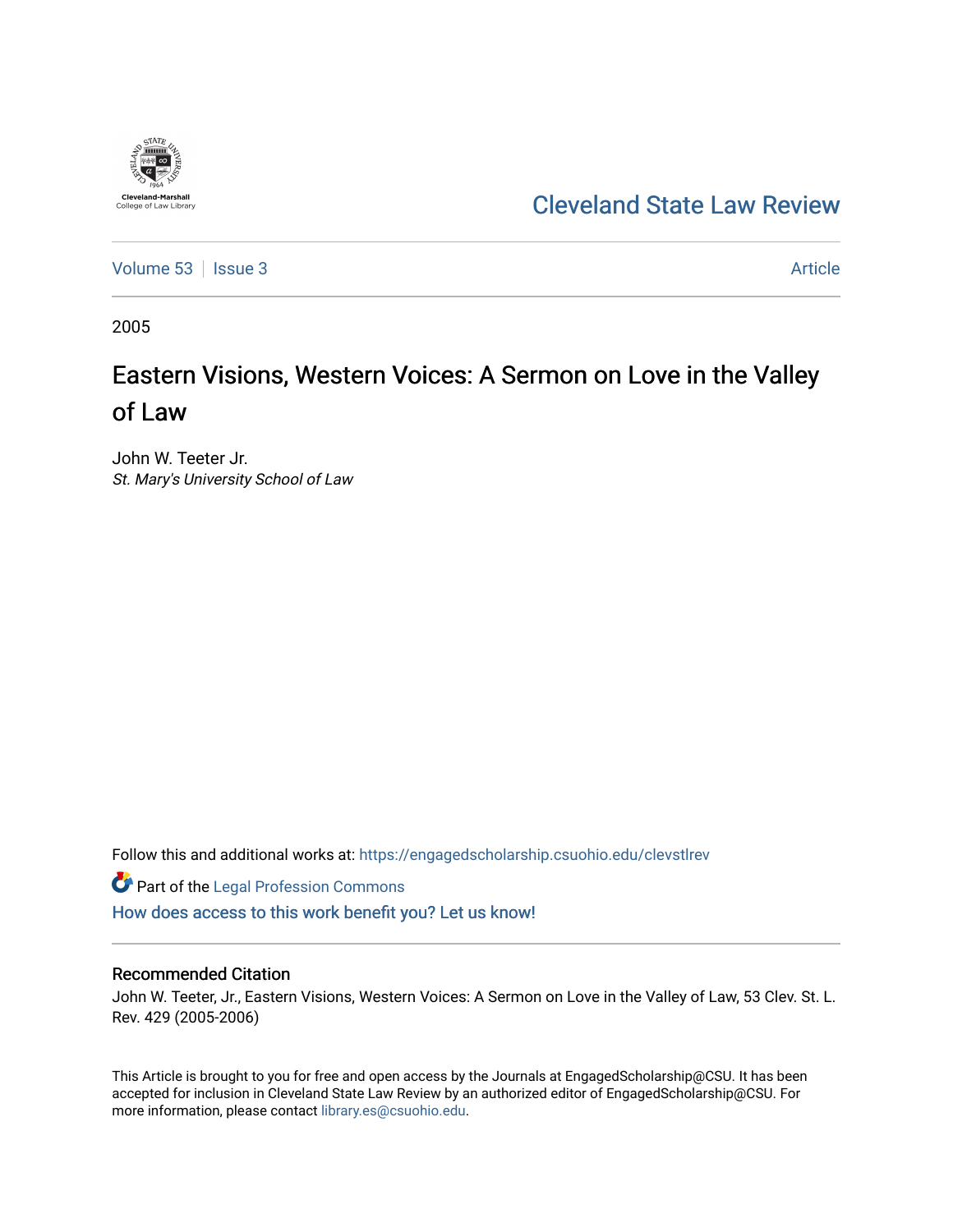# EASTERN VISIONS, WESTERN VOICES: A SERMON ON LOVE IN THE VALLEY OF LAW

### JOHN W. TEETER, JR.<sup>1</sup>

| HL. | <b>DESPAIR IN THE VALLEY: THE PLIGHT</b> |  |
|-----|------------------------------------------|--|
|     |                                          |  |
|     |                                          |  |
|     |                                          |  |
|     |                                          |  |
|     |                                          |  |
|     | D. Enjoying Your Harvest Without         |  |
|     |                                          |  |
|     |                                          |  |
|     |                                          |  |

### I. INTRODUCTION

This is an appeal to *your* generation,<sup>2</sup> the generation struggling to make the prolonged and stressful transition from law student to seasoned attorney. This evolution can be painfully despiriting, and I hope that my little sermon will provide ideas on how to transform a potentially grueling struggle for sustenance into a genuine labor of love. My sources stem from divergent roots, both Eastern— Buddhist with pinches of Hindu—and Western—ranging from Platonic to perhaps the moronic. I make no pretense of being an expert in any philosophical school,<sup>3</sup> and I have no desire to indoctrinate others.<sup>4</sup> To the contrary, I aspire merely for my

<sup>2</sup>*Compare* Richard Davies Parker, *The Past of Constitutional Theory—and Its Future*, 42 OHIO ST. L.J. 224, 224 (1981) ("This is an appeal to *my* generation.") (emphasis added).

<sup>3</sup>One testy jurist has railed that "[t]oo many law professors are ivory tower dilettantes" pursuing subjects beyond their scholarly skills. Harry T. Edwards, *The Growing Disjunction Between Legal Education and the Legal Profession*, 91 MICH. L. REV. 34, 36 (1992). Judge Edwards has a point, but for many moons I have rejected "the exclusionary notion that you must be a certifiable expert before daring to present any particular school of thought." John W. Teeter, Jr., *Into the Thicket: Pursuing Moral and Political Visions in Labor Law*, 46 J. LEGAL EDUC. 252, 261 (1996).

4 For the curious, I happen to be a Buddhist. A rather profane and surly one, but a Buddhist nonetheless. For my efforts to apply Buddhist concepts to legal pedagogy, see John

l

<sup>&</sup>lt;sup>1</sup>Professor, St. Mary's University School of Law. A.B. 1982, University of Illinois at Chicago Circle; J.D. 1985, Harvard Law School. For Derek Teeter and with a very special welcome to Mark Blount, Juliana Fong, and Madeline Grace ChunTing Blount. Deepest thanks to Eddie Baron, Nancy Cirillo, Garry Stillman, Ruben O. Valadez, Aurelia Vincent, Lei Wang, Ronnie Wood, and my students. They didn't write this sermon, so please don't blame them if it stinks.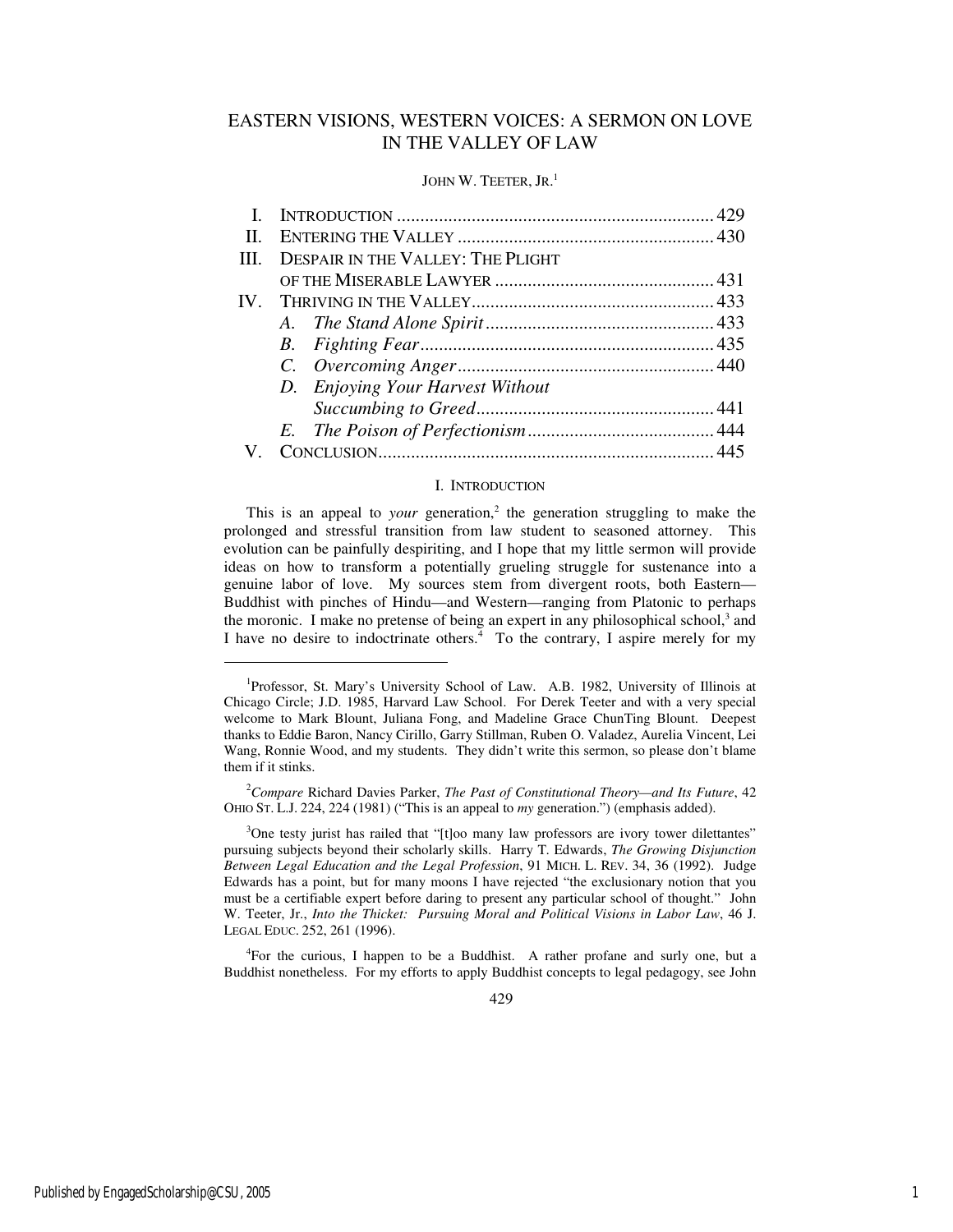reflections on Eastern visions and Western voices to be a catalyst in spawning your own ideas on creating joy and fulfillment in the valley of law.

## II. ENTERING THE VALLEY

Moving from law student to practitioner can be likened to an odyssey both perplexing and potentially fatal. From the geographical challenges (literally finding your way to the courthouse) to the personal pressures (such as confronting opposing counsel), becoming a lawyer in fact as well as in license<sup>5</sup> entails exploring terrain that seems alluring, alarming, and indisputably foreign.

The valley of law can resemble the remote refuge of Nichiren Daishonin, a radical thirteenth-century Buddhist priest who moved into the forbidding Japanese wilderness.<sup>6</sup> Describing a disciple's pilgrimage to this sanctuary, Nichiren wrote:

[Y]our journey . . . is [lengthy] and the lodging along the way must have been wretched . . . . [D]escending into the ravines, you must have felt as though you were entering a pit. The currents in the rivers are as swift as an arrow, and the large stones carried along in them prevent men and horses from crossing. Boats are as perilous as scraps of paper cast in the water. The men one encounters on such a journey are rough woodcutters, and the women are like female mountain demons.<sup>7</sup>

Woodcutters and demons indeed. Your chosen valley can seem blatantly hostile with its logistical obstacles, emotional strains, and personal antagonisms. And yet the valley is also fertile and lush with opportunities for professional development and

l

<sup>6</sup>Readers interested in the life of Nichiren should consult MASAHARU ANESAKI, NICHIREN: THE BUDDHIST PROPHET (1966); NICHIREN SHOSHU INTERNATIONAL CENTER, THE LIFE OF NICHIREN DAISHONIN (rev. ed. 1993). The term "Daishonin" is an honorific title meaning "great sage." THE ENGLISH BUDDHIST DICTIONARY COMMITTEE, THE SOKA GAKKAI DICTIONARY OF BUDDHISM 105 (2002).

<sup>7</sup>NICHIREN DAISHONIN, *The Teaching That Accords with the Buddha's Mind*, *in* THE WRITINGS OF NICHIREN DAISHONIN 967, 970-71 (Gosho Translation Committee ed. & trans., 1999) [hereinafter THE WRITINGS].

W. Teeter, Jr., *The Daishonin's Path: Applying Nichiren's Buddhist Principles to American Legal Education*, 30 MCGEORGE L. REV. 271 (1999); John W. Teeter, Jr., *Teaching Tips from the Lotus Sutra*, 77 TUL. L. REV. 443 (2002).

<sup>&</sup>lt;sup>5</sup>As one attorney puts it:

You're not a lawyer when you graduate from law school. You're not even a lawyer after you pass the bar exam and are admitted to the bar. When you can face a client or an opponent - or a judge - without an overwhelming urge to throw up . . . *then* you're a lawyer.

THANE JOSEF MESSINGER, THE YOUNG LAWYER'S JUNGLE BOOK: A SURVIVAL GUIDE viii (1996). *See also* OLIVER WENDELL HOLMES, JR., *The Profession of the Law, in* THE COMMON LAW & OTHER WRITINGS 22, 24 (1982) ("Your education begins when what is called your education is over."); GARY A. MUNNEKE, THE LEGAL CAREER GUIDE: FROM LAW STUDENT TO LAWYER 27 (4th ed. 2002) ("Many graduates enter law practice only to discover that they are forced to teach themselves how to practice law."); Mark Simenhoff, *Introduction, in* MY FIRST YEAR AS A LAWYER xiii (Mark Simenhoff ed., 1994) ("Once a student finishes law school and passes the bar exam, the real education begins: the process of becoming a lawyer.").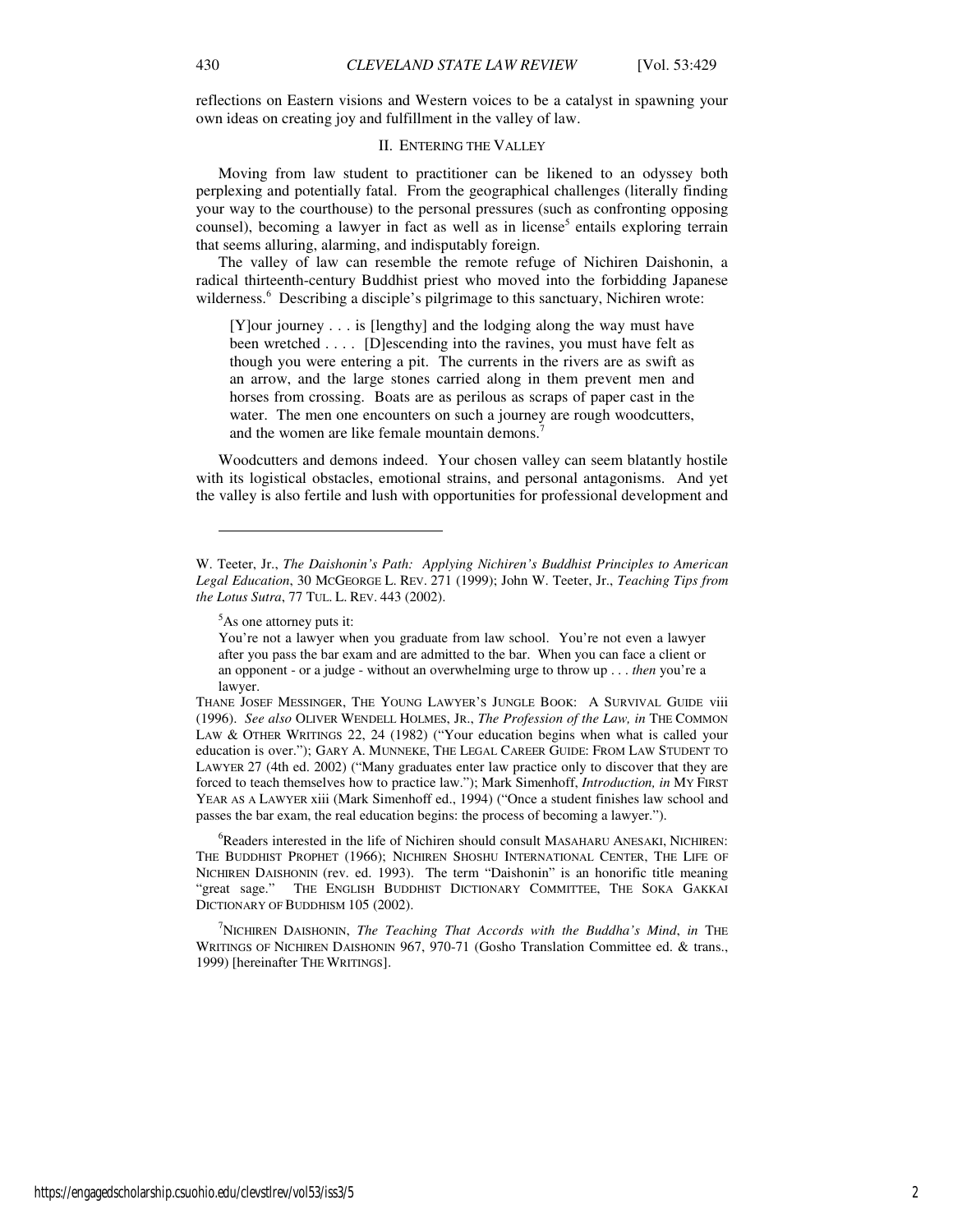emotional growth. My endeavor, therefore, is to provide suggestions that will enable you to thrive, rather than subsist, while you explore this new terrain and learn to make it your home.

#### III. DESPAIR IN THE VALLEY: THE PLIGHT OF THE MISERABLE LAWYER

The depiction of attorneys as loathed and miserable vermin has become ubiquitous.<sup>8</sup> As one lawyer relates, "The deterioration of professional courtesy, professional integrity, and professional competence generated by today's 'Rambo' adversary process is causing wide-spread alarm."<sup>9</sup> In fact, "lawyers exhibit symptoms of distress, well beyond the norm, relating to such key areas as obsessivecompulsiveness, social alienation and isolation, interpersonal sensitivity, anxiety, and depression."<sup>10</sup> This has led to such bleak assessments as "lawyers are an unhappy lot, leaving the profession in droves, or languishing in jobs they no longer enjoy, [and] refusing to recommend law as a worthwhile calling for their children."<sup>11</sup> Too many, as the Stoic philosopher Seneca might say, possess "the dullness of a soul that lies torpid amid abandoned hopes."<sup>12</sup> And, as Roman Emperor and fellow Stoic Marcus Aurelius warned, the earth contains a multitude of "fast-perishing little men who have no knowledge even of their own selves."<sup>13</sup>

 $\overline{a}$ 

<sup>11</sup>Lawrence J. Fox, *Money Didn't Buy Happiness*, OR. ST. BAR BULL., Apr. 1997, at 9. *See also* Ruth Marcus, *Gloom at the Top: Why Young Lawyers Bail Out*, WASH. POST, May 31, 1987, at C1 ("Despite the big bucks, many young lawyers are turning down offers from law firms—or leaving after a few years—because the money isn't enough to keep them working at a job they hate."); Nora C. Porter, *Keeping Your Balance: Addressing the Link Between Stress and Professionalism*, PA. LAW., Nov.-Dec. 1997, at 15 (finding that "[s]ome 30,000 attorneys a year are deciding there's a better life in some other career path or early retirement").

<sup>12</sup>LUCIUS ANNAEUS SENECA, *On Tranquility of Mind, in* 2 MORAL ESSAYS 203, 217 (John W. Basore trans., 2001) [hereinfter 2 MORAL ESSAYS]. For sound introductions to Seneca's life and thought, see MARIAM T. GRIFFIN, SENECA: A PHILOSOPHER IN POLITICS (1976); ANNA LYDIA MOTTO, SENECA (1973). For Stoicism as a philosophy, see THE CAMBRIDGE COMPANION TO THE STOICS (Brad Inwood ed., 2003); A.A. LONG, STOIC STUDIES (1996); R.M. WENLEY, STOICISM AND ITS INFLUENCE (1924).

<sup>13</sup>MARCUS AURELIUS, MEDITATIONS 59 (Maxwell Staniforth trans., 1964). *See also*  FRIEDRICH NIETZSCHE, THUS SPOKE ZARATHUSTRA 98 (R.J. Hollingdale trans., 1969) ("For many a man, life is a failure: a poison-worm eats at his heart.").

<sup>8</sup> *See, e.g.*, AMIRAM ELWORK, STRESS MANAGEMENT FOR LAWYERS 86 (2d ed. 1997) (asserting that "as a national group, lawyers are more suspicious, cynical, authoritarian, dogmatic, aggressive and Machiavellian than the general population") (footnote omitted).

<sup>&</sup>lt;sup>9</sup>GERALD LE VAN, LAWYERS' LIVES OUT OF CONTROL 24 (1992).

<sup>&</sup>lt;sup>10</sup>Connie J. A. Beck et al., *Lawyer Distress: Alcohol-Related Problems and Other Psychological Concerns Among a Sample of Practicing Lawyers*, 10 J. L. & HEALTH 1, 2-3 (1996). *See also* DEBORAH L. ARRON, RUNNING FROM THE LAW: WHY GOOD LAWYERS ARE GETTING OUT OF THE LEGAL PROFESSION 5 (1991) ("The lawyer's professional life is filled with dispute, confrontation, and occasionally actual hatred."); ELWORK, *supra* note 8, at 3, 15-17, 85-89, 114-16 (explaining mental health problems among lawyers). As Dr. Elwork summarizes, "lawyers have unusually high rates of depression, substance abuse and a variety of other mental and physical ailments." *Id.* at 3 (footnote omitted).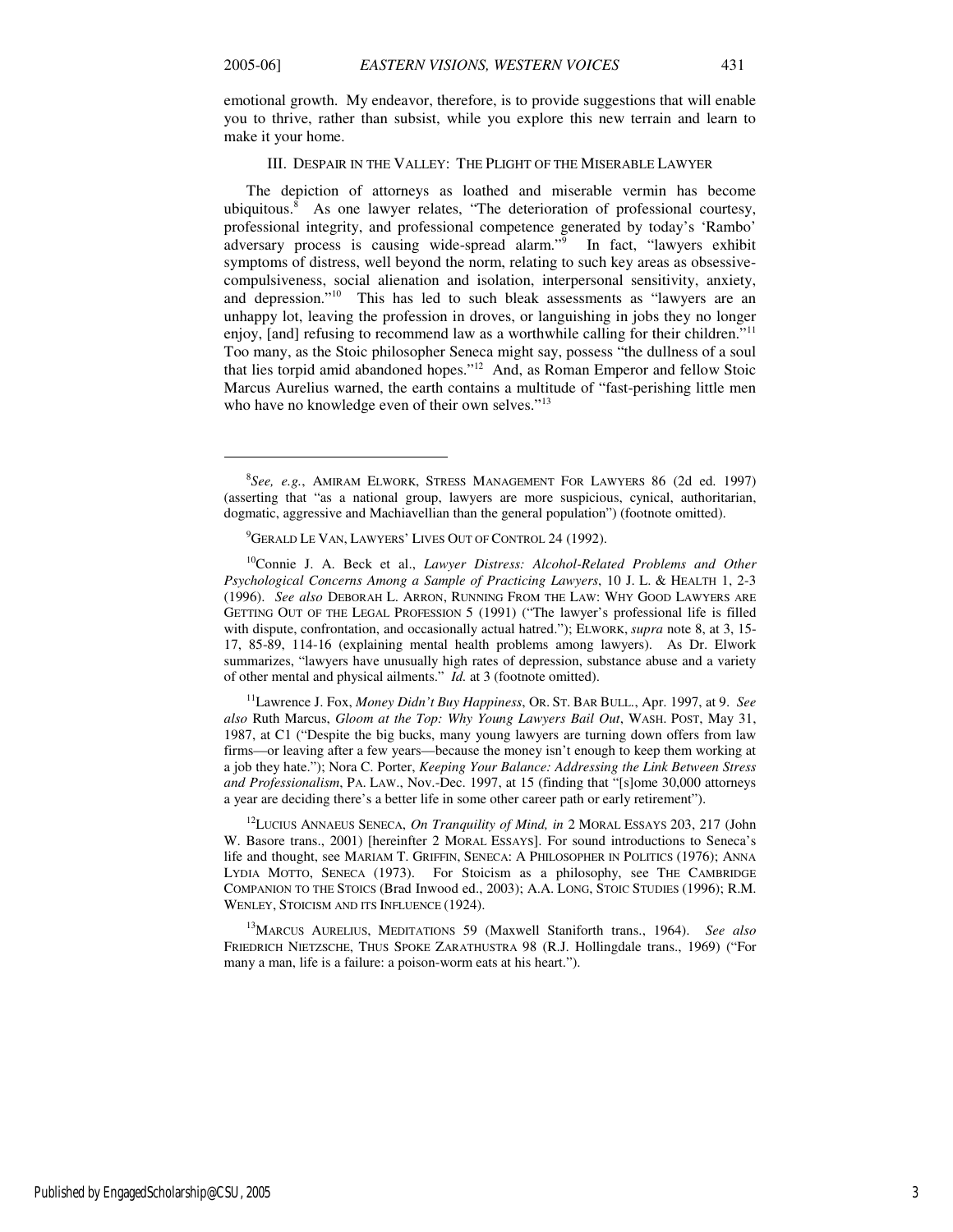The Stoics, of course, could not have foreseen the exact evolution of legal practice into its modern forms. It seems telling, however, that Seneca frequently used law-related imagery in ways that seem so disturbingly applicable two millennia later. In a passage that could describe today's municipal courts, Seneca described:

All these thousands hurrying to the forum at break of day—how base their cases, and how much baser are their advocates! One assails his father's will, which it were more fitting that he respect; another arraigns his mother at the bar; another comes as an informer of the very crime in which he is more openly the culprit; the judge, too, is chosen who will condemn the same deeds that he himself has committed, and the crowd, misled by the fine voice of a pleader, shows favour to a wicked cause.<sup>14</sup>

Indeed, Seneca was quite conversant with the perils of lawyering. His works were replete with warnings, from the admonition that a magistrate's anger will bring him hatred<sup>15</sup> to the cautions that "some by reason of their stubborn pride are not fitted for court"<sup>16</sup> and that "the trickster lawyer deeply resents an indictment being brought against himself."<sup>17</sup> Even the wealthy attorney can find that in winning cases he has lost his soul, for "you will hear many of those who are burdened by great prosperity cry out at times in the midst of their throngs of clients, or their pleadings in court, or their other glorious miseries: 'I have no chance to live.'"<sup>18</sup>

Age, furthermore, is as useless as riches when it comes to providing meaning to the barrister's existence. If anything, the ripeness of the lawyer's years only compounds the totality of his wasted talents:

Shameful is he whose breath leaves him in the midst of a trial when, advanced in years and still courting the applause of an ignorant circle, he is pleading for some litigant who is the veriest stranger; disgraceful is he who, exhausted more quickly by his mode of living than by his labour, collapses in the very midst of his duties . . . . Is it really such pleasure for a man to die in harness?<sup>19</sup>

For many centuries, therefore, it has been clear that the life of the lawyer can be stark, vexatious, and a root cause of spiritual despair. Little, unfortunately, appears to have changed. As Dean Kronman attests, "the profession now stands in danger of losing its soul."<sup>20</sup> Many attorneys believe "that their yearning to be engaged in some

 $\overline{a}$ 

<sup>19</sup>*Id.* at 353.

<sup>14</sup>LUCIUS ANNAEUS SENECA, *On Anger*, *in* 1 MORAL ESSAYS 167, 181 (John W. Basore trans., 2003) [hereinafter 1 MORAL ESSAYS].

<sup>15</sup>*Id.* at 265.

<sup>16</sup>SENECA, *On Tranquility of Mind*, *supra* note 12, at 235.

<sup>17</sup>SENECA, *On Anger*, *supra* note 14, at 227.

<sup>18</sup>SENECA, *On the Shortness of Life, in* 2 MORAL ESSAYS, *supra* note 12, at 287, 307.

<sup>&</sup>lt;sup>20</sup>ANTHONY T. KRONMAN, THE LOST LAWYER: FAILING IDEALS OF THE LEGAL PROFESSION 1 (1995).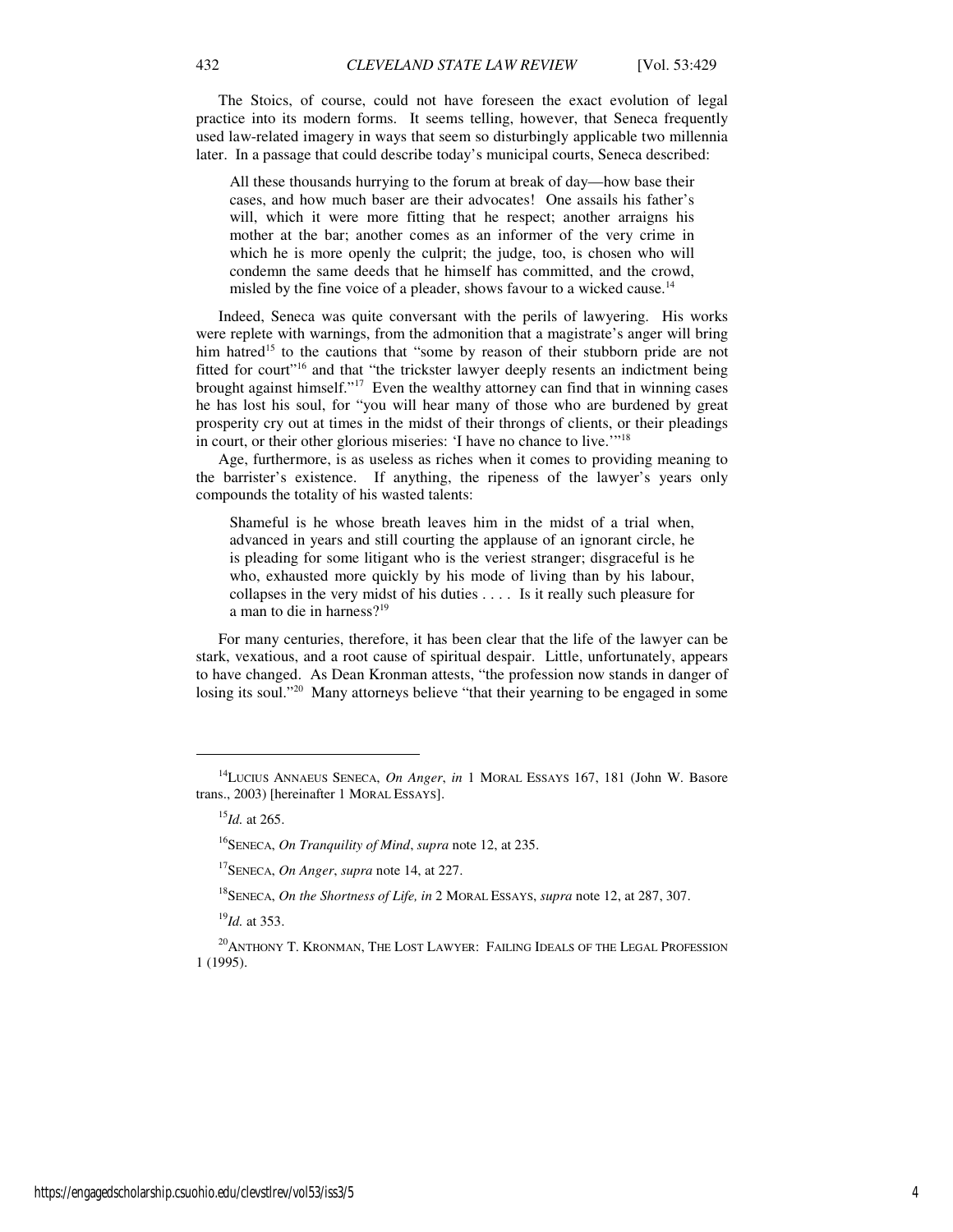lifelong endeavor that has value in its own right can no longer be satisfied in their professional work."<sup>21</sup> "This," Kronman concludes, "is a catastrophe for lawyers."<sup>22</sup>

So what now? Perhaps aging professors crouching behind their podiums have little to suggest that will help you, our former students, find material and emotional sustenance in the valley of actual practice.<sup>23</sup> It seems unconscionable, however, for us simply to avert our eyes from the agony of attorneys and concentrate solely on the pedantic purity of our theories.<sup>24</sup> To the contrary, we must continually contemplate spiritual and philosophical insights that might serve you well once you leave our midst. This is where both Eastern visions and Western voices can contribute to whatever strategies professors and lawyers already employ.

#### IV. THRIVING IN THE VALLEY

#### *A. The Stand Alone Spirit*

Entering the valley of law is *spooky*. There is simply no better way to put it. Every partner (or other supervising attorney) appears to be Momus,<sup>25</sup> and "fear is a frequent emotion among lawyers."<sup>26</sup> Even when anxieties subside, new lawyers can feel pounded by waves of anger, greed, frustration, and other potentially debilitating emotions. The best bet to offset such negativity is to develop a self-contained, stand alone spirit where your sense of worth is separate from and above, to the extent possible, judgments externally imposed.

Marcus Aurelius realized this. As he explained, "All the blessings which you pray to obtain hereafter could be yours today if you did not deny them to yourself." $^{27}$ Does this mean wealth, security, and professional esteem are guaranteed? Absolutely not, for all of those depend in a significant way on the determinations of *external* figures, such as clients, supervising attorneys, and judges. And that was precisely Marcus's point: We must focus instead on our internal sense of good and resolve to serve it with dedication. "Dig within," he counseled. "There lies the wellspring of good: ever dig, and it will ever flow."<sup>28</sup> By ceasing to obsess over your

l

 $24$ We must shun, in other words, the example set by Balarama in Sanskrit legend. Balarāma could not bear to see his pupils destroyed in battle, so instead he went "on a pilgrimage to the sacred waters . . . for ablutions" while the slaughter took place in his absence. THE MAHĀBHĀRATA 114-15 (Chakravarthi V. Narasimhan trans., 1998).

<sup>25</sup><sup>c</sup>The god of criticism and mockery." PLATO, THE REPUBLIC 220 n.I (Desmond Lee trans., 1987).

<sup>26</sup>ELWORK, *supra* note 8, at 85.

<sup>27</sup>MARCUS AURELIUS, *supra* note 13, at 179.

<sup>28</sup>*Id.* at 115. Nichiren placed similar stress on the importance of self-reliance and seeking enlightenment from within. "If you seek enlightenment outside yourself," he warned, "then

 $^{21}$ *Id.* at 3.

<sup>22</sup>*Id.*

 $^{23}$ As one professor acknowledges, "I [had] become increasingly bothered by the fact that I was spending my career preparing students for a world that was more and more removed from my daily existence and memory." Amy B. Cohen, *The Dangers of the Ivory Tower: The Obligation of Law Professors to Engage in the Practice of Law*, 50 LOY. L. REV. 623, 623 (2004).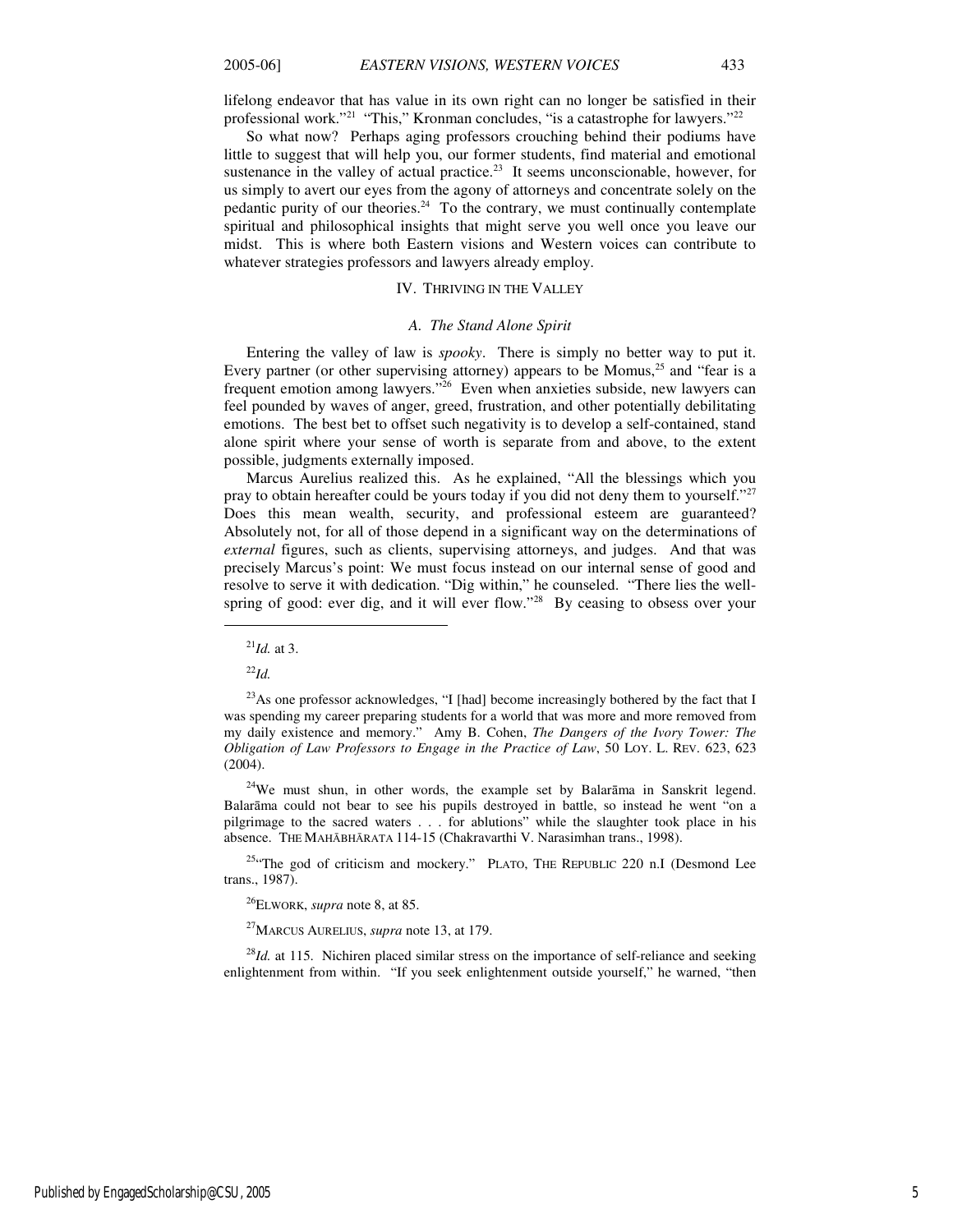neighbors' judgments,<sup>29</sup> you earn the freedom to "let your own self-approval be the sole aim both of your effort and of your intention."<sup>30</sup> As you develop this independent, self-directing spirit, you will at least partially transcend the neurotic compulsion to please external authorities and uncover "the secret of cheerfulness, of depending on no help from without and needing to crave from no man the boon of tranquility."<sup>31</sup>

This resonates with the insights of other thinkers. Seneca, for one, stated that "the good man . . . despises externals"<sup>32</sup> and "can lose nothing" for he "has everything invested in himself."<sup>33</sup> This is freedom's truest incubator, for "[l]iberty is having a mind that rises superior to injury, that makes itself the only source from which its pleasures spring, that separates itself from all external things in order that man may not have to lead his life in disquietude, fearing everybody's laughter, everybody's tongue."<sup>34</sup> Nichiren likewise cautioned us "not [to] depend on others"<sup>35</sup> and to "[b]e unmoved by greed, by the desire for fame, or by anger."<sup>36</sup> Instead of being at the mercy of externals, Nichiren explained that:

Worthy persons deserve to be called so because they are not carried away by the eight winds: prosperity, decline, disgrace, honor, praise, censure, suffering, and pleasure. They are neither elated by prosperity nor grieved

 $29$ As Marcus observed, "So much more regard have we for our neighbors' judgement of us than for our own." MARCUS AURELIUS, *supra* note 13, at 180.

<sup>30</sup>*Id.* at 115.

l

<sup>31</sup>*Id.* at 57.

<sup>32</sup>SENECA, *On Providence, in* 1 MORAL ESSAYS, *supra* note 14, at 3, 43.

<sup>33</sup>SENECA, *On the Firmness of the Wise Man, in* 1 MORAL ESSAYS, *supra* note 14, at 49, 61. As he understood, "all that flows to us from without is a slippery and insecure possession." *Id.* at 63.

<sup>34</sup>*Id*. at 103. This should not be confused with a blind disregard for objective reality and the opportunities and perils presented by our physical environment. "Let reason search into external things at the instigation of the senses," Seneca acknowledged, "for it has no other base from which it may operate, or begin its assault upon truth." SENECA, *On the Happy Life, in* 2 MORAL ESSAYS, *supra* note 12, at 99, 119. The goal is not to be *controlled* by such externals, to let your mind "be the master both of them and of itself." *Id. See also* 2 EPICTETUS, THE DISCOURSES AS REPORTED BY ARRIAN, THE MANUAL, AND FRAGMENTS 207 (W.A. Oldfather trans., 1985) (stressing our "[p]ower to deal with external impressions") [hereinafter 2 EPICTETUS]. For a splendid analysis of Epictetus, see A. A. LONG, EPICTETUS: A STOIC AND SOCRATIC GUIDE TO LIFE (2002).

<sup>35</sup>NICHIREN, *Reply to Yasaburo, in* THE WRITINGS, *supra* note 7, at 827, 829.

<sup>36</sup>NICHIREN, *The Eight Winds, in* THE WRITINGS, *supra* note 7, at 794, 796.

your performing even ten thousand [Buddhist] practices and ten thousand good deeds will be in vain." NICHIREN, *On Attaining Buddahood in this Lifetime*, *in* THE WRITINGS, *supra* note 7, at 1, 3. This focus may have spiritual stems in the Hindu belief that "it is one's self (ā*tman*) which one should see and hear, and on which one should reflect and concentrate. For by seeing and hearing one's self, and by reflecting and concentrating on one's self, one gains the knowledge of this whole world." UPANISADS 29 (Patrick Olivelle trans., 1996).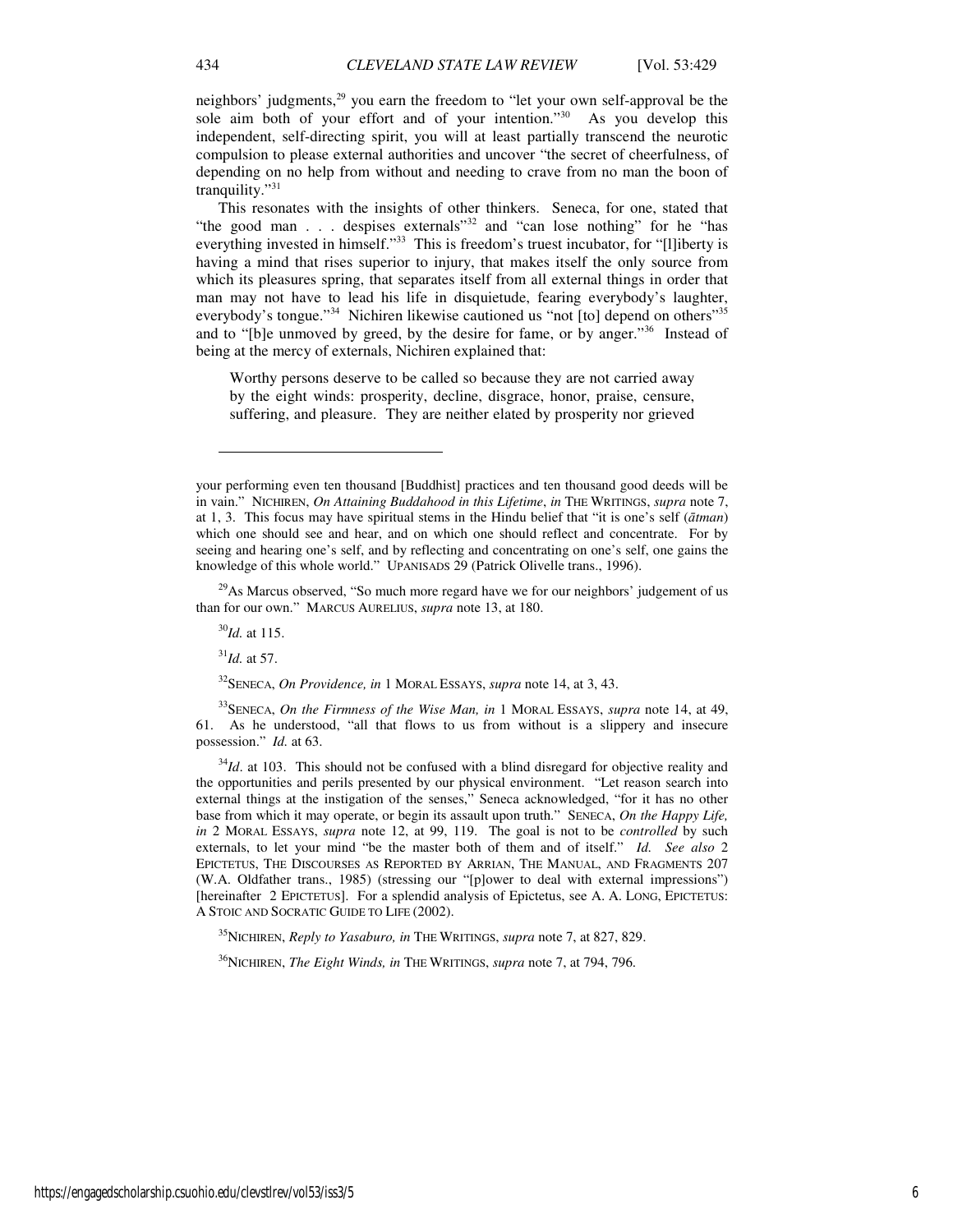$\overline{a}$ 

by decline. The heavenly gods will surely protect one who is unbending before the eight winds. $37$ 

#### *B. Fighting Fear*

An inner-directed spirit has a placid ring to it and may be easy to attain in the abstract. The problem, of course, is that it crumbles under adversity, which, practically by definition, is the lawyer's constant state.<sup>38</sup> Preaching courage can sound banal—especially when it's by tenured professors pontificating in our monasteries<sup>39</sup>—but it seems undeniable that lawyers need inner fortitude to face the daily assaults on their clients, integrity, and self-esteem. In truth, this may be where both Eastern visions and Western voices play their most critical roles, by inspiring you to resist the trepidation that batters your will. Fighting your fear is critical, for, as Nichiren cautioned, "[a] coward cannot have any of his prayers answered."<sup>40</sup> And, as the Stoics sensed, "The art of living is more like wrestling than dancing,"<sup>41</sup> but new attorneys can fall too readily into the dread of being eternally pinned. In essence, "[t]hey lose the day in expectation of the night, and the night in fear of the dawn."<sup>42</sup>

Nobody should have to live like that. More specifically, *you* shouldn't have to live like that, which is why you must foster an internal sense of professional valor. This quest for courage does not demand Spartan vigor, $43$  but instead revolves around enlightened self-interest and the search for daily joy. Once you master your fears,

<sup>40</sup>NICHIREN, *The Strategy of the Lotus Sutra, in* THE WRITINGS, *supra* note 7, at 1000, 1001.

<sup>41</sup>MARCUS AURELIUS, *supra* note 13, at 115.

<sup>&</sup>lt;sup>37</sup>*Id.* at 796. We find essentially the same concept in the Hindu belief that he "who neither rejoices nor sorrows if fortune is good or is ill, his is a serene wisdom." THE BHAGAVAD GITA 14 (Juan Mascaró trans., 1962).

<sup>&</sup>lt;sup>38</sup>"Practicing law is an inherently confrontational activity, with winners and losers. Lawyers always seem to be 'doing battle' with an opponent." Simenhoff, *Introduction, in* MY FIRST YEAR AS A LAYWER, *supra* note 5, at xiv.

<sup>&</sup>lt;sup>39</sup>As the late pedagogical icon Prosser frankly acknowledged, many law professors possess "a weakness of character, a kind of cowardice, which those of us who are least honest with ourselves prefer to regard as a fine distaste for the wretched bickerings of a sordid commercial life." William L. Prosser, *Lighthouse No Good*, 1 J. LEGAL EDUC. 257, 260 (1948). For my own chipper confession, see John W. Teeter, Jr., *Teaching Tips from the Lotus Sutra*, 77 TUL. L. REV. 443, 453 n.2 (2002) ("I freely admit that I would rather strut safely behind the podium than wrestle seasoned attorneys in corporate combat.").

<sup>42</sup>SENECA, *On the Shortness of Life, supra* note 18, at 341. *See also* ARRON, *supra* note 10, at 9 (stressing "the night terror" that plagues many lawyers). And with biting irony, such dread can even blind us to very real and present dangers, including those we create for ourselves. *See, e.g.,* CORMAC MCCARTHY, NO COUNTRY FOR OLD MEN 198 (2005) (reflecting that "fear of an enemy can often blind men to other hazards, not least the shape which they themselves make in the world.").

<sup>43</sup>*See, e.g.*, PLUTARCH, ON SPARTA 159 (Richard J. A. Talbert trans., 1988) (extolling Damatria, a rather truculent mama who killed her son for being "a coward and unworthy of her").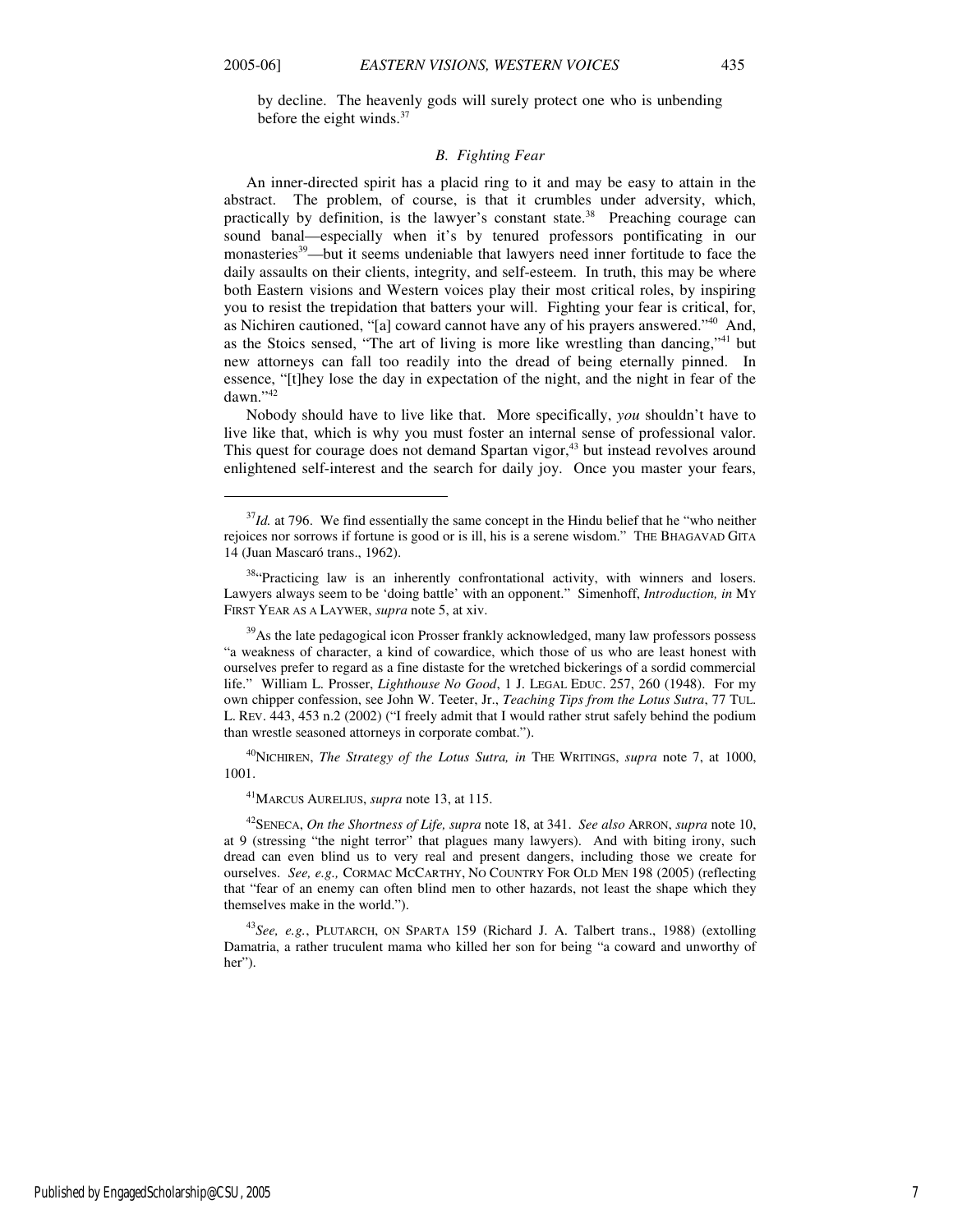you can achieve tremendous satisfaction in the valley of law—fulfillments ranging from the altruistic bliss of helping those in need to the personal pleasures of loving the intellectual intrigues and challenges of practice. As Seneca understood, "[t]he braver the man is, the happier he is!"<sup>44</sup>

Smoothly said, but how achieved? One key point is to remember the extent to which we need challenges to refine our skills and deepen our appreciation of our talents and character. "Without an adversary, prowess shrivels,"<sup>45</sup> and it is the greatest struggles that carry the largest potential for emotional enrichment.<sup>46</sup> You will soon grasp this in your work. Skillfully leading your client through a stormy deposition, hammering out a complicated settlement agreement, and even handling the proverbial partner with piles are all a damn sight jollier than proofreading interrogatories in the library.

Preparation, naturally, is *imperative*. You must always seek to *anticipate* fresh challenges, to familiarize yourself with them in both a strategic and emotional sense before they actually arise. "Think of everything, expect everything," Seneca counseled. $47$  "When everything seems to you to be peaceful, the forces that will harm you are not non-existent, but inactive. Always believe that there will come some blow to strike you."<sup>48</sup> Your mental focus, furthermore, should be just as sharp for the seemingly trivial as for the critically complex, for many a lawyer has committed malpractice through slothful inattention to minor details in routine cases. In this sense, you must follow the path of the lion king, who is said "to advance three

<sup>47</sup>SENECA, *On Anger, supra* note 14, at 235. *See also* JEAN-PAUL SARTRE, BEING AND NOTHINGNESS 706 (Hazel E. Barnes trans., 1992) (reminding us that "internal upheavals of the situation because of autonomous changes in the environment are always to be anticipated").

<sup>48</sup>*Id. See also* John Leonard, *Don Quixote at Eighty*, 50 N.Y. REV. BOOKS 10, 12 (Mar. 13, 2003) (reviewing NORMAN MAILER, THE SPOOKY ART: SOME THOUGHTS ON WRITING (2003)) (quoting Murray Kempton's guidance that "the trick is to anticipate; as often as not, you will act badly any time you are surprised").

1

<sup>44</sup>SENECA, *On Tranquility of Mind*, *supra* note 12, at 277. Nietzsche, of course, rode this horse for all it was worth, proclaiming: "[O]ur thrill is the thrill of the infinite, the unmeasured. Like a rider on a steed that flies forward, we drop the reins before the infinite, we modern men, like semi-barbarians—and reach *our* bliss only where we are most—*in danger*." FRIEDRICH NIETZSCHE, BEYOND GOOD AND EVIL 153 (Walter Kaufmann trans., 1966). Jeepers! That's a bit caffeinated for my taste, but you get the picture.

<sup>45</sup>SENECA, *On Providence, supra* note 32, at 9.

<sup>&</sup>lt;sup>46"</sup>If a great boar appears, the struggle in which you are to engage will be greater; if evil men appear, you will clear the world of evil men." 2 EPICTETUS, *supra* note 34, at 399. And, if need be, "[y]ou will die as a good man, bringing to fulfillment a noble action," rather than succumbing to such mundane fates as "dyspepsia or dysentery." *Id*. at 401. *See also* MARTIN BUBER, I AND THOU 56 (2d ed., Ronald Gregor Smith trans., 1958) (reminding us that "[w]here there is danger, the rescuing force grows too"); RICHARD CAUSTON, THE BUDDHA IN DAILY LIFE 15 (1995) (relating how the Chinese word for "crisis" contains the character for "opportunity" as well as the one for "danger"). Causton explains how, from a Buddhist perspective, sufferings are "*essential*" because "problems are the very means by which people can develop their full potential as human beings. As Nichiren Daishonin says, 'Only by defeating a powerful enemy can one prove his real strength.'" *Id.* at 16.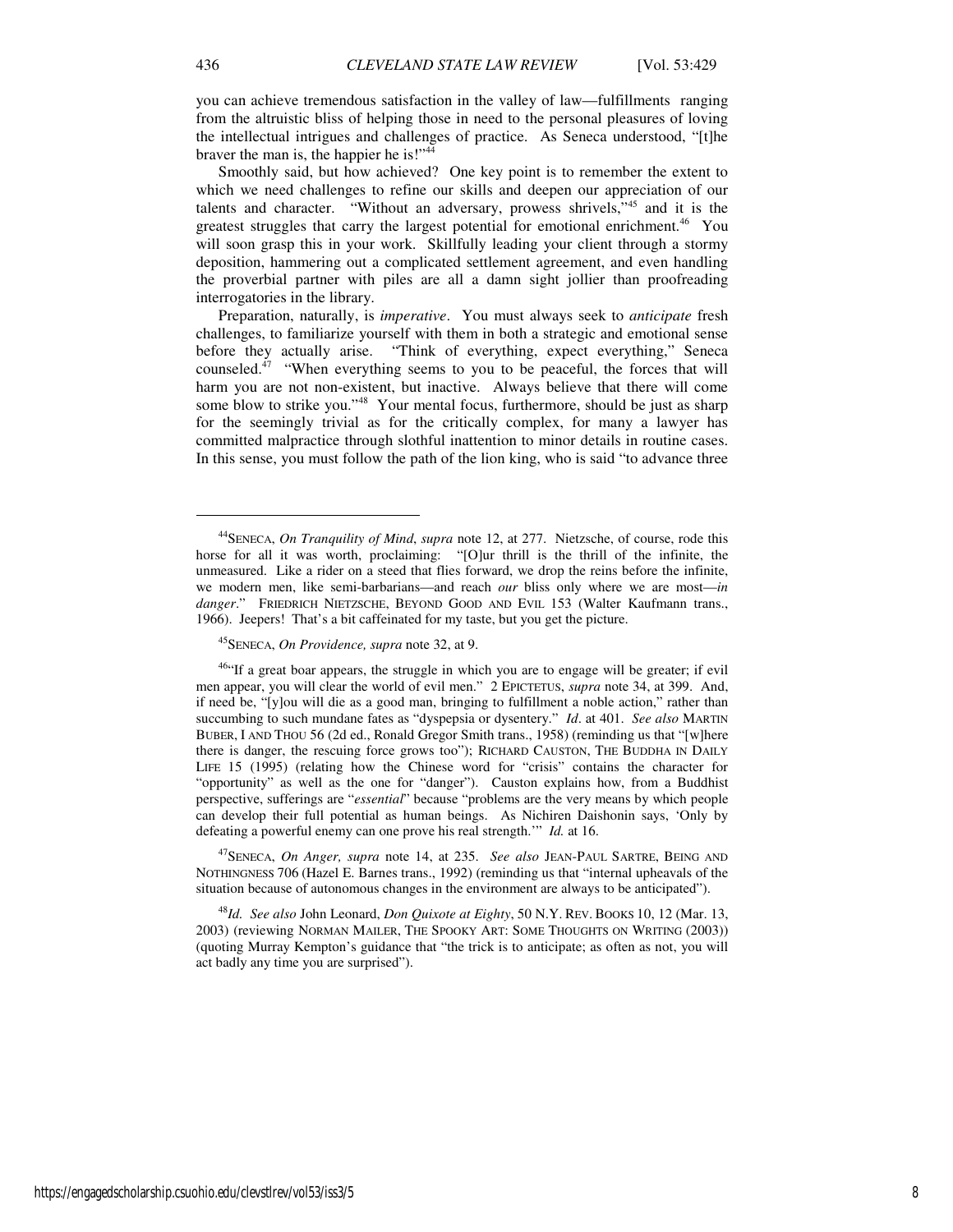$\overline{a}$ 

steps, then gather himself to spring, unleashing the same power whether he traps a tiny ant or attacks a fierce animal."<sup>49</sup>

Another strategy for confronting fear is to recognize that so much of your stress is attributable to confronting novel obstacles in shifting contexts. Change, for most, is stressful, but you can mitigate the anxiety by accepting that our lives are incessantly evolving and that this is normal rather than sinister. As Marcus realized, "We shrink from change; yet is there anything that can come into being without it? What does Nature hold dearer or more proper to herself?"<sup>50</sup>

Change is healthy and inevitable, whether it is your progression from law school to life in the valley or responding to new developments in the midst of a trial.<sup>51</sup> What matters is not the protean nature of your labors but the steadfast abilities and integrity you maintain throughout your journeys. Marcus emphasized that the kaleidoscopic whirl of externals is powerless to unnerve us so long as we focus on the probity and talents in our safekeeping. He therefore advised, "Never let the future disturb you. You will meet it, if you have to, with the same weapons of reason which today arm you against the present."<sup>52</sup>

Furthermore, it is especially important for the rookie lawyer to appreciate two fundamental facts. First, once you brush aside the cobwebs of anxiety and mystique, much of the lawyering we do is simply not that hard.<sup>53</sup> Many matters I fielded in practice, including some rather grave ones, were no more *analytically* daunting than research projects and class presentations I handled as an undergraduate. In fact, as one partner in a Chicago firm admitted, "there is work floating around the hallways of the most prestigious law firms that could be done by a cadre of trained chimpanzees."<sup>54</sup>

Second, and more importantly, new lawyers should recognize that your angst is perfectly normal and often temporary. The first year of practice is notoriously stressful,<sup>55</sup> and it is common to be overwhelmed by an exaggerated sense of your

<sup>50</sup>MARCUS AURELIUS, *supra* note 13, at 108.

<sup>52</sup>MARCUS AURELIUS, *supra* note 13, at 106.

<sup>53</sup>*See, e.g.*, ERWIN O. SMIGEL, THE WALL STREET LAWYER: PROFESSIONAL ORGANIZATION MAN? 38 (1969) (describing the routine nature of the work performed by many attorneys in private firms).

<sup>54</sup>ARNOLD B. KANTER, KANTER ON HIRING: A LAWYER'S GUIDE TO HIRING 36 (1983). *See also* WILLIAM R. KEATES, PROCEED WITH CAUTION: A DIARY OF THE FIRST YEAR AT ONE OF AMERICA'S LARGEST, MOST PRESTIGIOUS LAW FIRMS vii (1997) ("[M]ost law practices *don't* require novel and creative thinking on a daily basis."); MESSINGER, *supra* note 5, at 57 ("Most . . . legal work well done is not—I repeat, *not—*a function of intelligence.").

<sup>55</sup>As one attorney avers, "[y]our first year as a lawyer will be *the* most stressful you will ever face." MESSINGER, *supra* note 5, at vii. As Messinger adds, "you'll sit there and wonder when the J.D. Police will burst in to take you away for impersonating a lawyer." *Id*. at 57. *See also* KEATES, *supra* note 54, at 13 ("I wasn't prepared for either the work or the psychological stress which made that period the most arduous and demanding year of my life."); William Dillof, *My First Judicial Conference, in* MY FIRST YEAR AS A LAWYER, *supra*

<sup>49</sup>NICHIREN, *Reply to Kyo'o, in* THE WRITINGS, *supra* note 7, at 412, 412.

 $<sup>51</sup>Nichiren emphasized that "nothing is permanent and everything changes, and ... all that$ </sup> is born is destined to die." NICHIREN, *The Fourteen Slanders, in* THE WRITINGS, *supra* note 7, at 755, 757.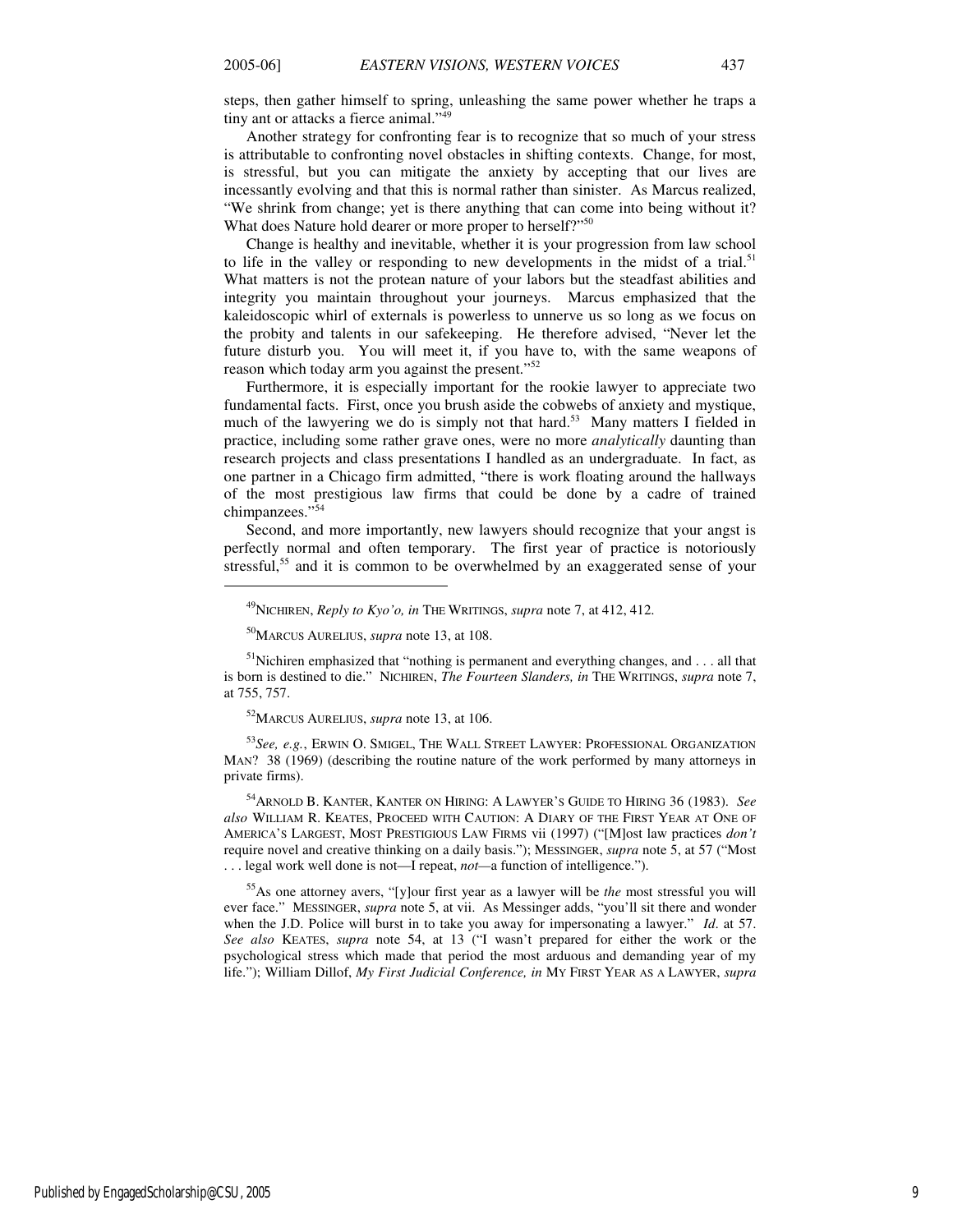own ineptitude. Many a new lawyer has shared one embattled associate's delusion that:

a) Partners never made mistakes.

b) Other associates rarely made mistakes and when they did, the mistakes invariably related to inconsequential matters.

c) I made major errors on numerous occasions involving matters of cosmic significance.<sup>56</sup>

Welcome to the club. This wretched sense of helplessness is almost universal.<sup>57</sup> As Mark Simenhoff explains, "thousands of students who graduate each year from law school have been fed heaping portions of theory but often receive almost no hands-on instruction on how to practice law or insight into what it means to be a lawyer."<sup>58</sup> This chasm between abstract knowledge and practical skill, of course, is not confined to law. Reflecting on how formal education is only a limited segment of the maturation and socialization process, Schopenhauer asserted:

[I]n youth, after much reading and learning, we go out into the world in part naive, in part confused, and conduct ourselves in it now with arrogance, now with timidity: our heads are full of concepts which we are now endeavoring to apply, but which we almost always apply wrongly.<sup>59</sup>

And, as Holmes warned in 1886, the valley of law is not a magical kingdom "where brilliant results attend your work, which shall be at once easy and new."60 One century later, another lawyer sensibly counsels, "In the beginning, *all* are ignorant. Relax. There's a first time for everyone. Sure, you need to learn, and learn well. Just don't let your anxieties run you aground before you've mastered the currents."<sup>61</sup>

It will be tremendously helpful that many of the most critical "lawyering" skills you need are actually talents you developed long before taking the bar or even

 $57$ Messinger is on point when he remarks, "If, by the way, you can't see your own incompetence, then you're truly blind." MESSINGER, *supra* note 5, at 154.

<sup>58</sup>Simenhoff, *Introduction, in* MY FIRST YEAR AS A LAWYER, *supra* note 5, at xiii.

<sup>59</sup>ARTHUR SCHOPENHAUER, ESSAYS AND APHORISMS 230 (R.J. Hollingdale trans., 1970). Similarly, Plato explained that the bare acquisition of tools is no substitute for the finesse and craftsmanship that must be developed over time. As he reasoned, "Merely to pick up the tools of any other trade does not turn a man into a craftsman or games-player: the tool is useful only to the man who knows how to use it and has had enough practice in the use of it." PLATO, THE REPUBLIC, *supra* note 25, at 66.

<sup>60</sup>HOLMES, *supra* note 5, at 24.

<sup>61</sup>MESSINGER, *supra* note 5, at ix.

l

note 5, at 92, 92-93 (recounting the "impotence and humiliation that it seems all novices experience early in their careers").

<sup>56</sup>Alan S. Rosenberg, *Are Your Associates Insecure?*, 51 N.Y. ST. B.J. 103, 103 (1979).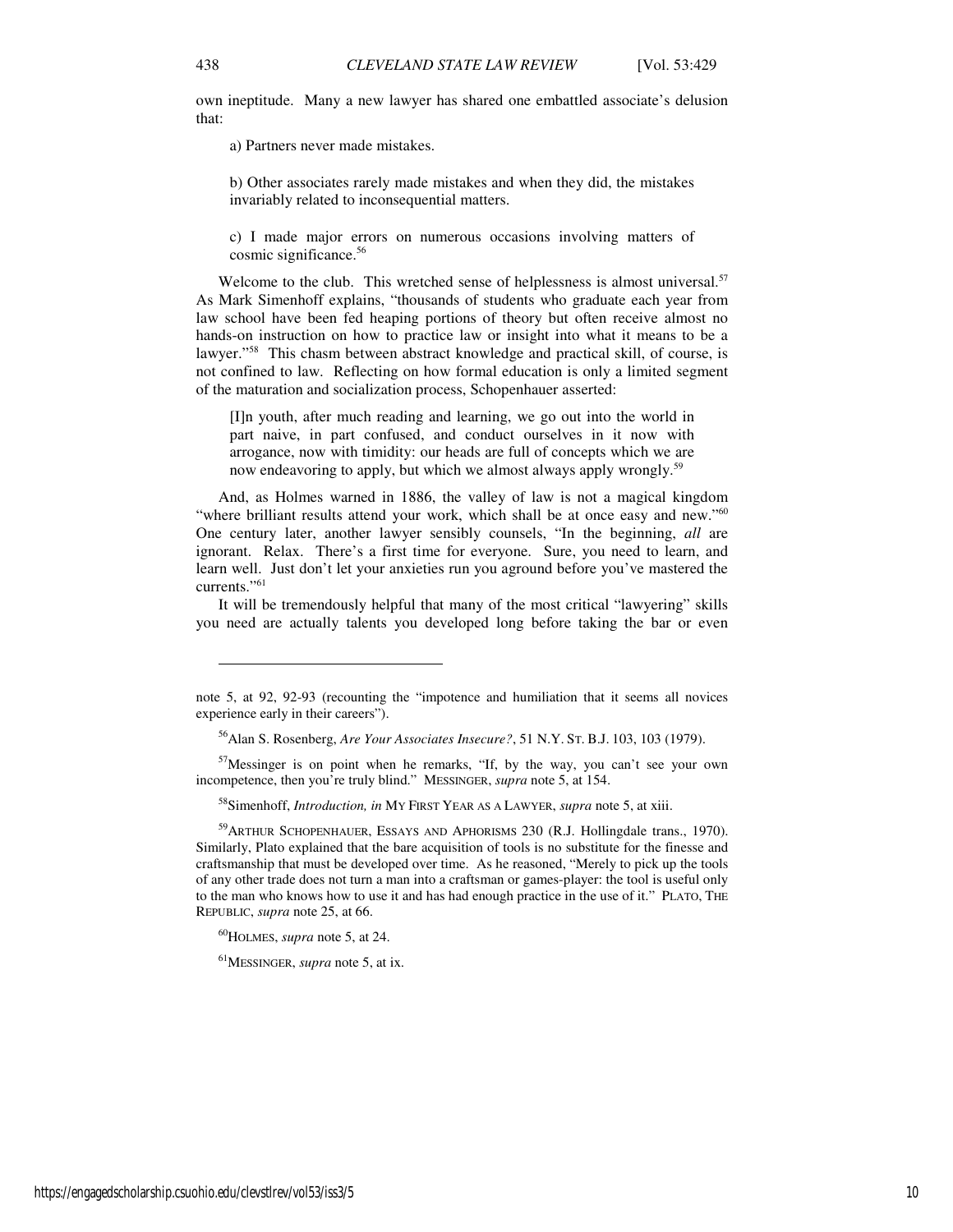$\overline{a}$ 

reciting *Hawkins v. McGee*.<sup>62</sup> Fundamental reasoning, horse sense, interpersonal skills, empathy, and storytelling abilities are major components of a lawyer's repertoire yet draw heavily on attributes and techniques developed far from the classes and courts.<sup>63</sup> As Professor López explains, both attorneys and lay persons should "learn to recognize and value and extend their own problem-solving knowhow" to "gain confidence" in their ability to resolve legal issues.<sup>64</sup> Furthermore, the steepness of a lawyer's learning curve is as much a comfort as a challenge. With each court appearance, deposition, or negotiation, the foreign and scary shades into a more comfortable daily routine. "What seemed like boulders blocking your path," one lawyer recalls, "look like pebbles once you're past."<sup>65</sup> Perhaps even, as Seneca argued, "[f]amiliarity with exposure to danger will give contempt for danger."<sup>66</sup>

This, however, should not be misconstrued as a recipe for recklessness. Ignorance camouflaged as courage is the melody of malpractice. The objective, rather, is to recognize the stakes involved, acknowledge your worries, and proceed to surmount them.<sup>67</sup> You must also learn to *discriminate* among obstacles, endeavoring to separate mere jitters from truly treacherous dangers.<sup>68</sup> "[F]ew go without fear into

<sup>63</sup>*See, e.g.*, Simenhoff, *Introduction, in* MY FIRST YEAR AS A LAWYER, *supra* note 5, at xii ("[L]earning to be a lawyer often is little more than applying a little common sense.").

<sup>64</sup>GERALD P. LÓPEZ, REBELLIOUS LAWYERING: ONE CHICANO'S VISION OF PROGRESSIVE LAW PRACTICE 70-71 (1992). In this spirit, López calls for:

MESSINGER, *supra* note 5, at 170.

<sup>65</sup>MESSINGER, *supra* note 5, at 170.

<sup>66</sup>SENECA, *On Providence*, *supra* note 32, at 31. *See also* MESSINGER, *supra* note 5, at 2 (reasoning that self-confidence "is primarily a function of familiarity"). Centuries earlier, Plato made a similar point. "[I]f we want to make an individual proof against all sorts of fears," he opined, "it is by exposing him to fear, in a way sanctioned by the law, that we make him unafraid." PLATO, THE LAWS 78 (Trevor J. Saunders trans., 1975).

<sup>67</sup>As even Nietzsche differentiated, "I do not call cold-spirited, mulish, blind, or intoxicated men stout-hearted. He possesses heart who knows fear but *masters* fear; who sees the abyss, but sees it with *pride*." NIETZSCHE, THUS SPOKE ZARATHUSTRA, *supra* note 13, at 298. *See also* PAUL TILLICH, THE COURAGE TO BE 36 (1952) (stressing that fear "can be faced, analyzed, attacked, [and] endured").

<sup>68</sup>As Socrates taught, "[K]nowledge of what is and is not to be feared is courage." PLATO, *The Protagoras, in* PROTAGORAS AND MENO 27, 98 (W.K.C. Guthrie trans., 1956). *See also*  ELWORK, *supra* note 8, at 86 (distinguishing fear with "adaptive value" from "dysfunctional" fear that is "unjustifiably strong or chronic"); TILLICH, *supra* note 67, at 36-37 (separating concrete fears, which can be met by courage, from free-floating anxiety, which can render you helpless).

 $62146$  A. 641 (N.H. 1929) (the notorious case of the hairy hand).

the participation of lawyers in helping everyone (*themselves included*) to see that the skills they have already developed to cope with problems in everyday life can be used to solve less familiar problems - that their stock of stories and storytelling techniques may be extended beyond the world they know best.

*Id.* (emphasis added). Messinger, for instance, invokes this example from early childhood: Hang in there. Don't despair at each of your inevitable setbacks. Think instead back to life's scarier parts - like losing sight of mommy at the store - and realize that the answer is neither to give up in frustration, assuming the world's against you, nor to shriek in panicky terror. Look around. You'll find her.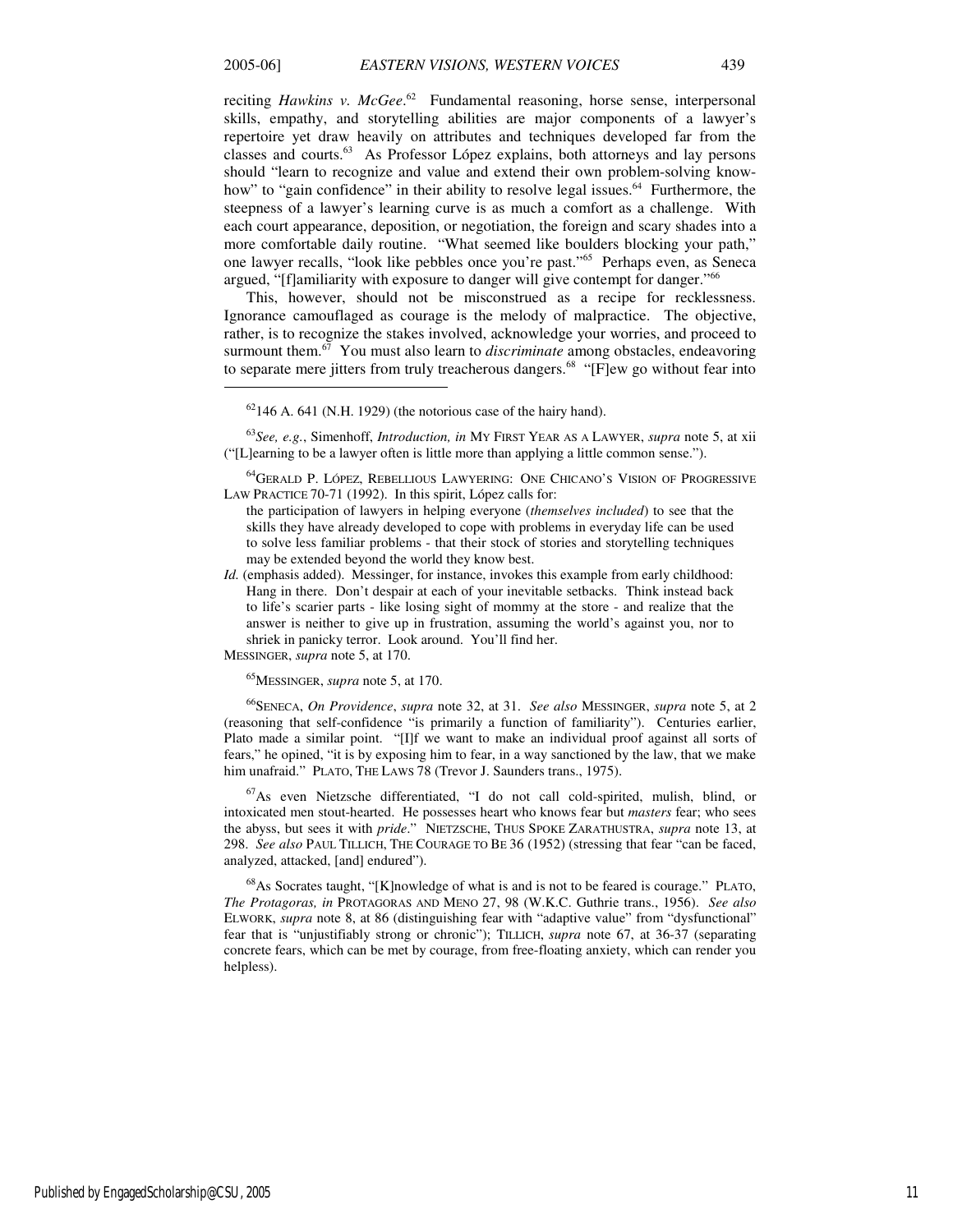1

battle,"<sup>69</sup> but you will learn as maturing attorneys to make accurate assessments of potential perils and to calculate sensible solutions.

# *C. Overcoming Anger*

The valley of law is permeated with the pernicious myth that testicular rage and righteous fury are an advocate's sword and mace. Such blather is both morally offensive and strategically imbecilic.<sup>70</sup> The angry, moreover, lack even the semblance of machismo, "for their noise is loud and threatening, but within, their heart is very cowardly."<sup>71</sup> Far from being impressive, wrath is "the most hideous and frenzied of the emotions."<sup>72</sup>

Anger can be the lawyer's most demonic adversary, for it destroys reason, corrupts ethics, and impedes the plotting of sound legal maneuvers. To be blunt, it makes you stupid.<sup>73</sup> Seneca understood, for example, that rage should be shunned even in the extremes of armed conflict:

[A]nger embodies nothing useful, nor does it kindle the mind to warlike deeds; for virtue, being self-sufficient, never needs the help of vice. Whenever there is need of violent effort, the mind does not become angry, but it gathers itself together and is aroused or relaxed according to its estimate of its need; just as when engines of war hurl forth their arrows, it is the operator who controls the tension with which they are hurled.<sup>74</sup>

<sup>71</sup>SENECA, *On Anger, supra* note 14, at 163. The same is true of the conceited. As Nichiren instructed, "[a]n arrogant person will always be overcome with fear when meeting a strong enemy." NICHIREN, *Letter from Sado*, *in* THE WRITINGS, *supra* note 7, at 301, 302.

<sup>72</sup>SENECA, *On Anger, supra* note 14, at 107. For similar reasons, Nichiren concluded that "the heavenly gods will not protect a short-tempered person, however important they may think he or she is." NICHIREN, *The Three Kinds of Treasure, in* THE WRITINGS, *supra* note 7, at 848, 849. *See also* DAISAKU IKEDA, UNLOCKING THE MYSTERIES OF BIRTH AND DEATH: BUDDHISM IN THE CONTEMPORARY WORLD 76 (explaining how "[a]nger disturbs the harmonious relationship between the depths of our beings and the surface of our minds, and this disturbance can assume colossal proportions and eventually destroy our lives").

 $73$ As Nichiren warned a samurai, "Since you are hot-tempered and behave like a blazing fire, you will certainly be deceived by others." NICHIREN, *The Hero of the World, in* THE WRITINGS, *supra* note 7, at 835, 838.

<sup>74</sup>SENECA, *On Anger*, *supra* note 14, at 129. *See also* WOODY HOCHSWENDER ET AL., THE BUDDHA IN YOUR MIRROR 139 (2001) (reasoning that "anger is appropriate" in "real situations of injustice" but stressing that "self-control is the key to influencing change").

<sup>69</sup>NICHIREN, THE FOURTEEN SLANDERS, *supra* note 51, at 758.

<sup>70</sup>*See, e.g.*, MESSINGER, *supra* note 5, at 123 (warning us not to "screw your client with a thoughtless, steamroller approach to screwing the opposition" and admonishing that "your client's interests are not best served by unthinking attack-dog tactics"). *See also* Marlon A. Primes, *When Honey is Better than Vinegar, in* MY FIRST YEAR AS A LAWYER, *supra* note 5, at 73, 77 (recounting how an attorney's "kindly handling of an opposing witness" can "pay dividends"); Susan P. Sturm, *From Gladiators to Problem-Solvers: Connecting Conversations about Women, the Academy, and the Legal Profession* , 4 DUKE J. GENDER L. & POL'Y 119, 122 (1997) (asserting that "[a] move from gladiator to problem-solver [conceptions of lawyering] may brighten both the future of the legal profession and the future of women and other underrepresented groups in the legal profession").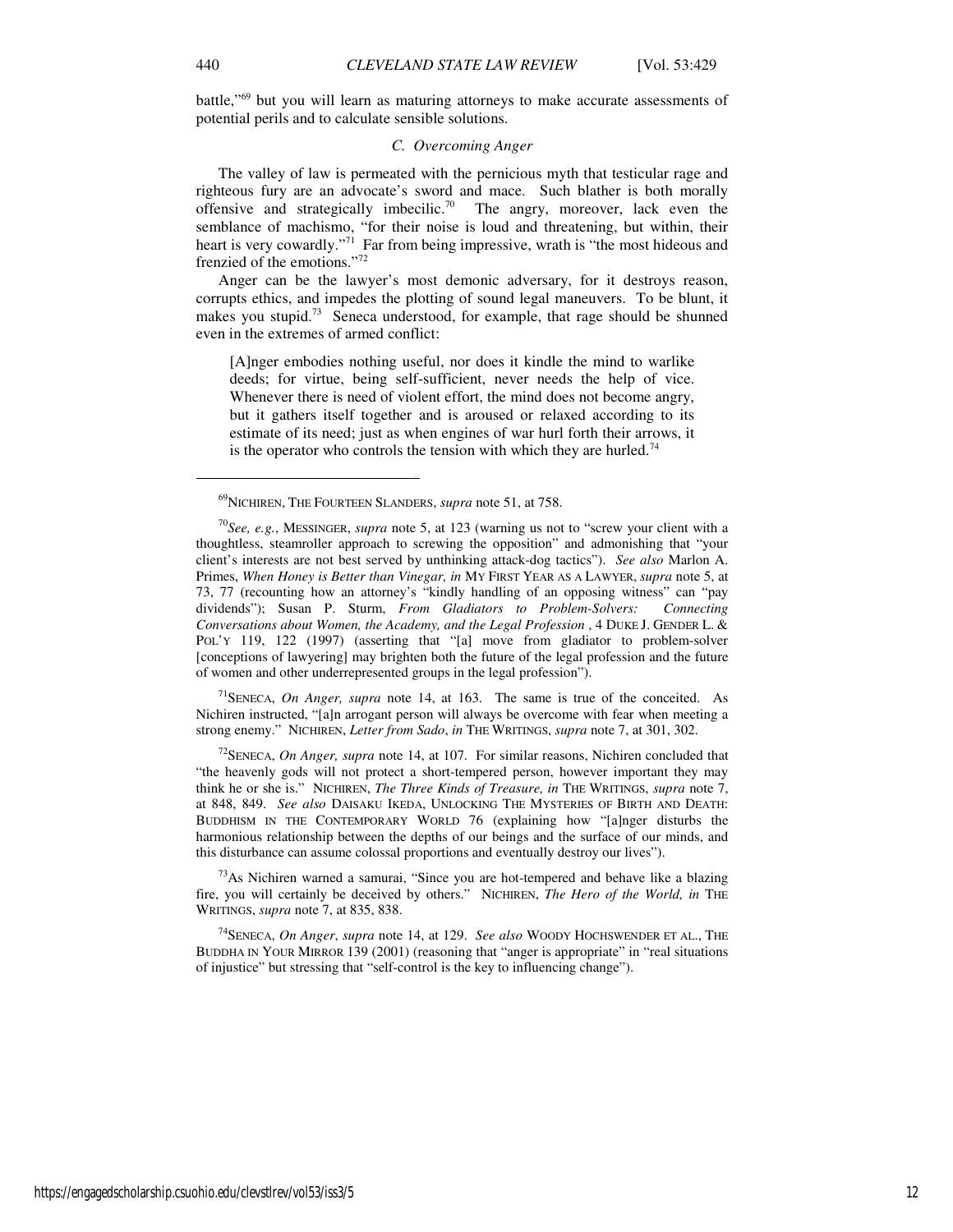Prowess, patience, and cool determination are a lawyer's truest tools, for even "in the case of gladiators skill is their protection, anger their undoing."<sup>75</sup> For that reason:

Anger . . . is not expedient even in battle or in war; for it is prone to rashness, and while it seeks to bring about danger, does not guard against it. The truest form of wisdom is to make a wide and long inspection, to put self in subjection, and then to move forward slowly and in a set direction.<sup>76</sup>

Very well, but how accomplished? Seneca offered these tips. First, you should recall—with a cringe, perhaps—that powerless anger is "exposed to contempt and does not escape ridicule."<sup>77</sup> Second, recognize that wrath is simply poor strategy. When propelled by anger, "[a] contest with one's equal is hazardous, with a superior mad, and with an inferior degrading."<sup>78</sup> And third, take time to contemplate the roots of your rage. This does not (necessarily) entail turning the other cheek, but instead is simply a matter of being fair to yourself, refusing to let others control your emotions, garnering sufficient perspective to evaluate the nature of the offense, and prudently deciding how best to respond. "The best corrective of anger lies in delay,"<sup>79</sup> Seneca counsels. "Beg this concession from anger at the first, not in order that it may pardon, but in order that it may judge."<sup>80</sup>

## *D. Enjoying Your Harvest Without Succumbing to Greed*

You want money. Perhaps even *oodles* of money. Well, there's nothing inherently wrong with that, for "earthly desires are enlightenment"<sup>81</sup> and we all have material needs. All too easily, however, our appetites can spiral into "the poison of greed," which "lets loose an *unlimited burst* of earthly desires, thereby draining us of our innate life force."<sup>82</sup> The Stoics understood this distinction between enjoying and craving wealth. They did not advocate poverty for poverty's sake or demand a life of unconditional self-denial. Indeed, it is oft-remarked that Seneca amassed a

l

<sup>79</sup>*Id.*

<sup>80</sup>*Id.*

<sup>81</sup>NICHIREN, *Earthly Desires Are Enlightenment, in* THE WRITINGS, *supra* note 7, at 317, 318. As a Buddhist commentator explains, "earthly desires are one with and inseparable from enlightenment. The reason is that both are the workings, or expression, of life itself, and thus are the same in their source." *Id.* Furthermore, as Causton adds, "it is impossible to eradicate desires without eradicating life itself, and . . . repressing them only leads to them appearing in other guises as various forms of neurosis . . . . The real challenge, therefore, lies in sublimating our desires and reorienting them towards creative and valuable ends." CAUSTON, *supra* note 46, at 46.

<sup>82</sup>IKEDA, *supra* note 72, at 76 (emphasis added).

<sup>75</sup>SENECA, *On Anger*, *supra* note 14, at 133.

<sup>76</sup>*Id.* at 137.

<sup>77</sup>*Id.* at 189.

<sup>78</sup>*Id.* at 243. In a similar vein, Seneca advises, "The man who has offended you is either stronger or weaker than you: if he is weaker, spare him; if he is stronger, spare yourself." *Id.* at 269.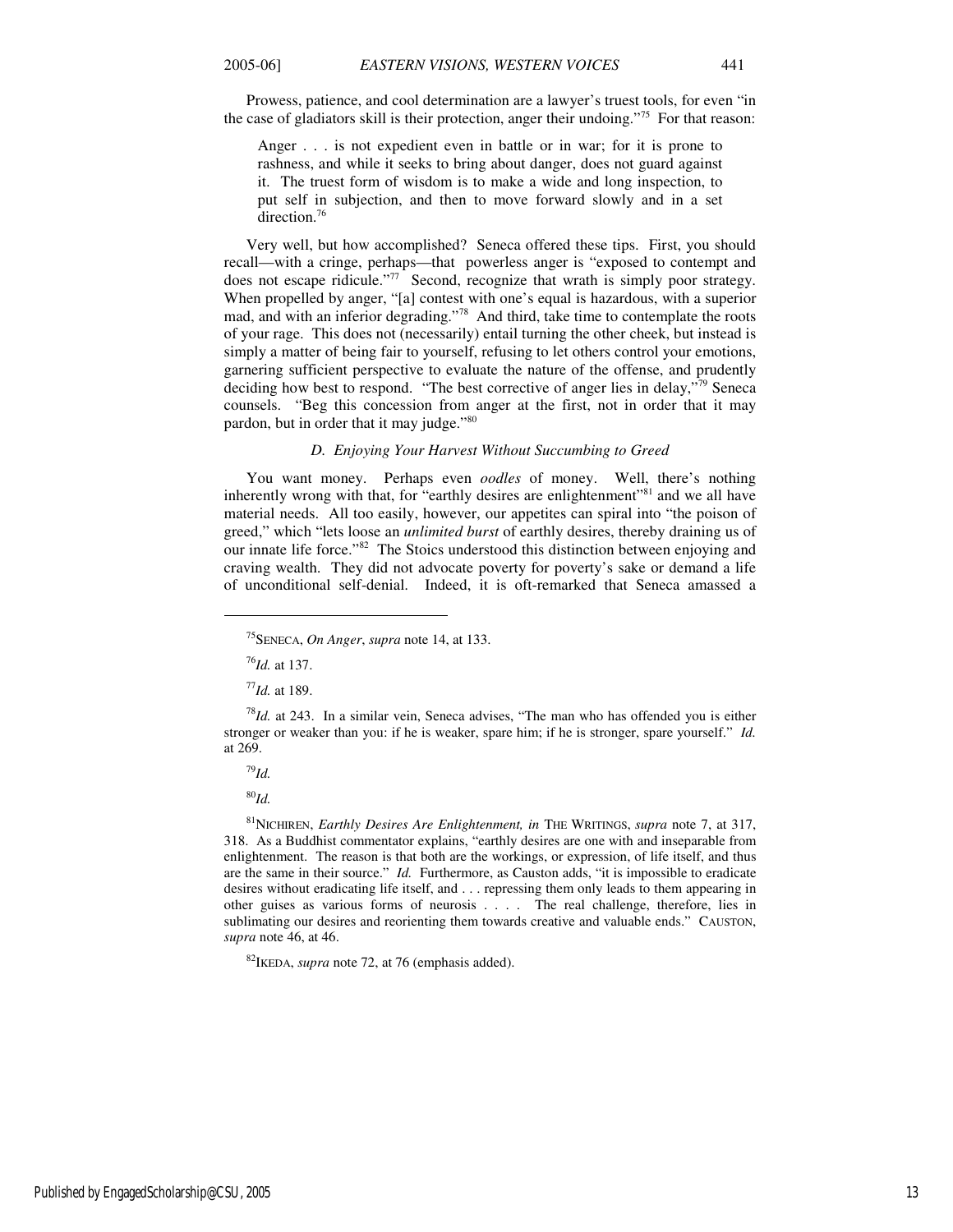tremendous fortune *con mucho gusto*. <sup>83</sup> Rather than hypocrisy, however, this was a testament to his emotional health, self-esteem, and understanding of Stoic ethics.<sup>84</sup> Seneca reasoned that "[n]ot one penny will a wise man admit within his threshold that makes a dishonest entry; yet he will not repulse or exclude great wealth that is the gift of fortune and the fruit of virtue."<sup>85</sup>

Epictetus also understood that Stoics do not harbor a congenital distaste for wealth. Instead, they simply refuse to place a quest for riches above the pursuit of an honest life. Epictetus could therefore assert, "If I can get money and at the same time keep myself self-respecting, and faithful, and high-minded, show me the way and I will get it."<sup>86</sup> It is only *degrading* yourself for wealth or letting it become your raison d'etre that corrodes the human spirit.<sup>87</sup>

As humans, however, we are propelled by many self-serving motives<sup>88</sup> and you will be sorely tempted to abandon your bearings, become "lost in luxury," and putrify into the role of "laborious triflers."<sup>89</sup> The ultimate irony, furthermore, is that even the pelf and trappings of stature seem hollow and sad. As Professor Unger has explained:

The pleasures of luxury offer no chance of personal transformation except by the strange hazards of suggestion and revulsion. Besides, the luxurious pleasure has an unmistakable element of melancholy. As the very model of sensuality without sociability, it passes quickly and leaves a void in its wake. It often reeks with intimations of death and decay.<sup>90</sup>

<sup>85</sup>SENECA, *On the Happy Life*, *supra* note 34, at 159.

<sup>86</sup>2 EPICTETUS, *supra* note 34, at 501.

<sup>87</sup>*See, e.g.*, PLATO, THE LAWS, *supra* note 66 at 386 (advising that "the man who means to be happy should not seek simply to be wealthy, but to be wealthy in a way consistent with justice and self-control"). *But cf.* FRIEDRICH NIETZSCHE, *Twilight of the Idols, in* TWILIGHT OF THE IDOLS/THE ANTI-CHRIST 31, 117 (R.J. Hollingdale trans., 1990) (asserting that "Plato is *boring*") (emphasis added).

<sup>88</sup>*See, e.g.*, 1 EPICTETUS, THE DISCOURSES AS REPORTED BY ARRIAN, THE MANUAL, AND FRAGMENTS 397 (W.A. Oldfather trans., 1985) (asserting the "general rule" that "every living thing is to nothing so devoted as to its own interest").

<sup>89</sup>SENECA, *On the Shortness of Life* , *supra* note 18, at 327.

<sup>90</sup>ROBERTO MANGABEIRA UNGER, PASSION 138 (1984). *See also* SENECA, *On Tranquility of Mind*, *supra* note 12, at 207 (reflecting on how one can feel the "secret sting" of a sorrowful life even though "luxury has poured around me the wealth of its splendour, and echoed around me on every side"). For a poignant perspective of the melancholy opulence of law firm life, see Wayne Eastman, *Organization Life and Critical Legal Thought: A Psychopolitical Inquiry* 

1

<sup>&</sup>lt;sup>83</sup>For a persuasive analysis of how Seneca's riches did not undermine his Stoic integrity, see MOTTO, *supra* note 12, at 42-48.

<sup>&</sup>lt;sup>84</sup>As Motto summarizes, "That Seneca scorned wealth and yet himself was wealthy is true. But he wore the gifts of Fortune gracefully, without being possessed by them. And, significantly, it may be said that this guide of mankind, this preacher of humanitarianism, put his wealth into use, his philosophy into practice." *Id.* at 48 (citation omitted). Motto also emphasizes that Seneca received his death sentence "with a calm and notable dignity" and "died with philosophical calm and distinction. . . ,quite fully the Stoic that he had always striven to become." *Id.* at 39-40.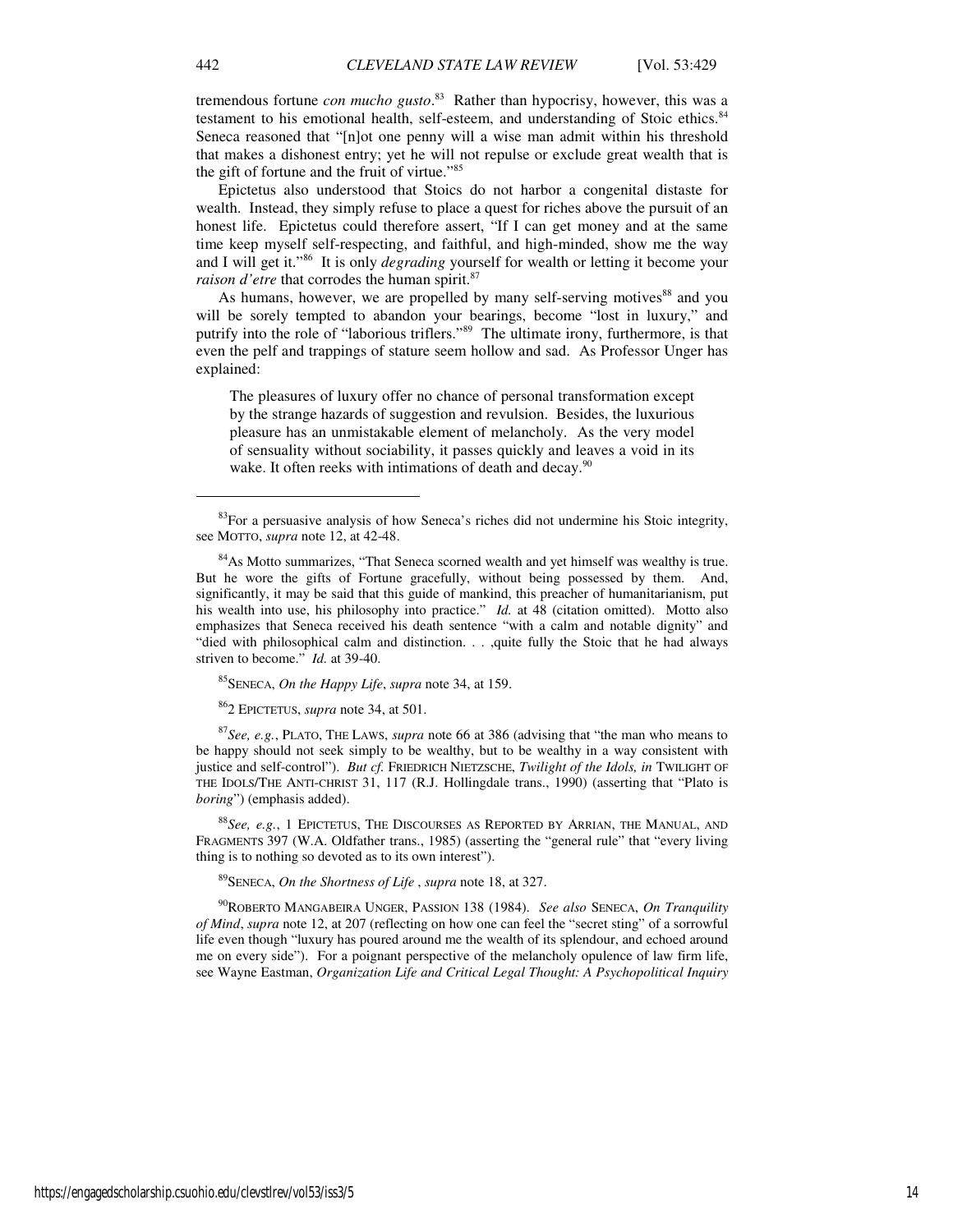l

This realization is echoed by a former associate at a lucrative firm, who states:

I soon discovered that no amount of income, prestige, or professional pride can adequately compensate you if you believe your legal career is damaging your personal relationships and ruining your life. The high salary, large expense accounts, and chauffeured sedans . . . sound glamorous, but they quickly become meaningless and, worse, you begin to resent them as representing the very things you feel are wrong with your life. $91$ 

Perhaps especially for lawyers, there can be a hypnotic release in possessing the priciest toys, the finest intoxicants, and other amusements to dull your sense of despair. But there's the rub. Such mind-numbing escapism should not be essential for attorneys who find genuine love and meaning in their labor.<sup>92</sup> Luxury screens out the sorrow, but only for the night. Every morning the lawyer imprisoned by greed must face anew the same metaphysical malaise and self-loathing that are part of the bargain.

This degrading dependence on wealth, with its mordant failure to heal, resembles an addiction rather than a cure. The healthy attorney is thus not the richest, but the one who internalizes the truth that "your good fortune is not to need good fortune."<sup>93</sup> Even if you cannot fully embrace the belief that "the good man . . . despises externals,"<sup>94</sup> you should refuse to let riches enslave you. Your quest for material rewards must be secondary to, rather than a replacement for, a loving professional and personal life.<sup>95</sup>

<sup>93</sup>SENECA, *On Providence, supra* note 32, at 45.

<sup>94</sup>*Id.* at 43.

<sup>95</sup>For what it matters, I've been content practicing what I preach. The best professional decision I've ever made was taking a massive pay cut to move from a fancy firm in Boston to

*and Argument*, 19 N.Y.U. REV. L. & SOC. CHANGE 721, 742-44 (1992). There is a lingering woe to Eastman's description of law firm perquisites (such as gourmet meals and box seats) and how they failed to alter the sense that "[i]n general, it didn't feel as though your life was pleasure." *Id.* at 743.

<sup>91</sup>KEATES, *supra* note 54, at 120. *See also* ARRON, *supra* note 10, at 9 ("No amount of money can adequately compensate lawyers for all the time they spend worrying about cases and clients, or for the night terror and anxiety attacks that haunt so many of them.").

 $92$ In the words of one formerly Porsche-purchasing attorney:

All too often, . . . lawyers purchase expensive items with the substantial income *from* their jobs in an attempt to fill voids created *by* their jobs! These lawyers, believing that they're locked into jobs they hate, feel they deserve to enjoy the fruits of their labor. So they buy luxuries . . . . They either don't know, or don't want to know, that their purchases further "tighten the screws," binding them to jobs they can't stand.

KEATES, *supra* note 54, at 126. *See also* SCHOPENHAUER, *supra* note 59, at 170 ("*Money* is human happiness *in abstracto*; consequently he who is no longer capable of happiness *in concreto* sets his whole heart on money."). *But cf.* FRIEDRICH NIETZSCHE, THE WILL TO POWER 449 (Walter Kaufmann ed., Walter Kaufmann & R.J. Hollingdale trans., 1968) (asserting that Schopenhauer "misunderstood genius, art itself, morality, pagan religion, beauty, knowledge, and more or less everything").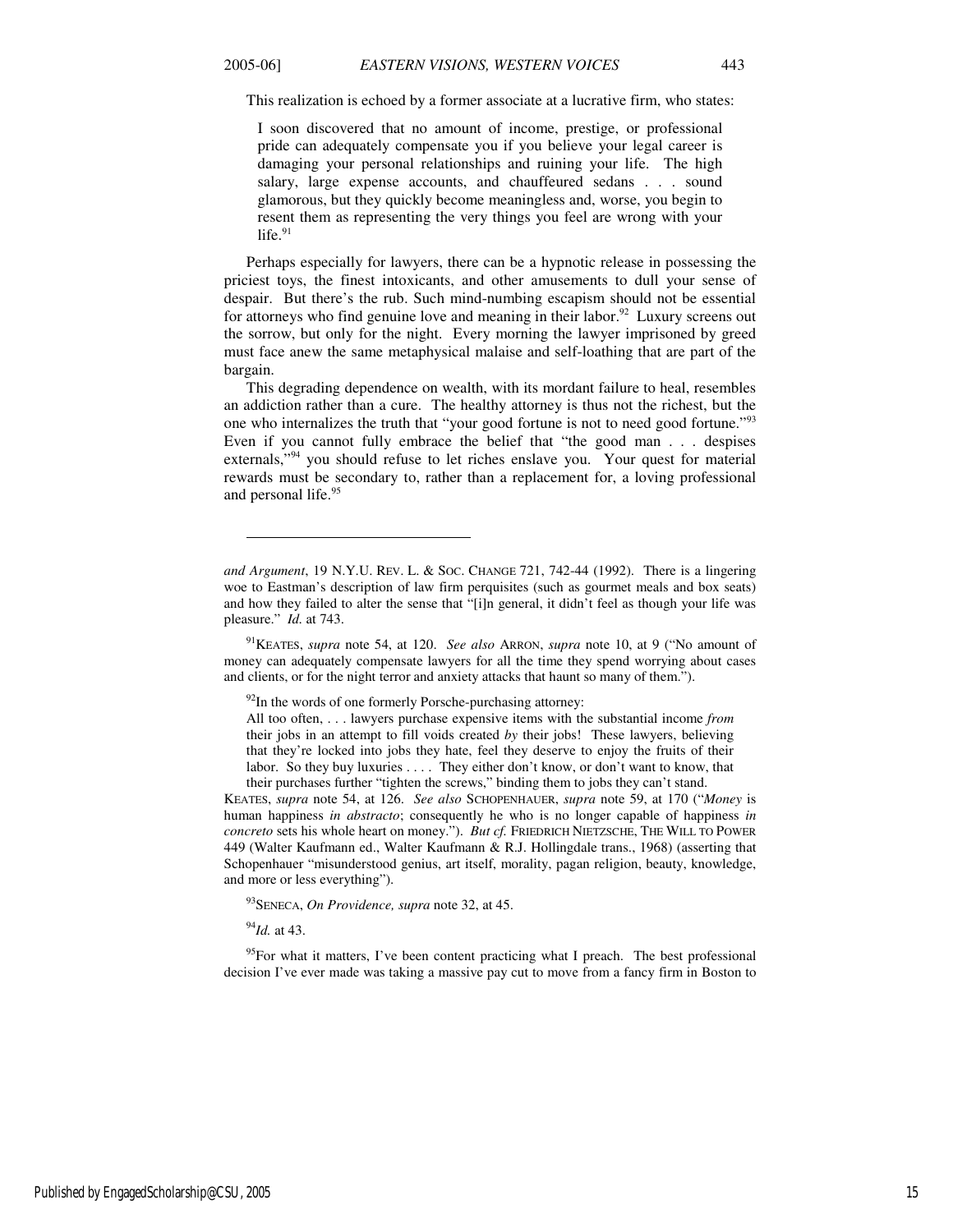#### *E. The Poison of Perfectionism*

Don't even *think* of aspiring to be the perfect lawyer, for no such creature exists.<sup>96</sup> In fact, striving for perfection is one of the most toxically self-defeating strategies a new lawyer could select. As Dr. Elwork explains:

What makes the goal of achieving perfection so unhealthy is its intolerance of human error. Since perfection does not exist, perfectionists are doomed to be perpetually frustrated. Their fear of mistakes tends to diminish their job satisfaction, makes them defensive and can lead to depression. Paradoxically, eventually this reduces the quality of their work. Thus, perfection is a very costly illusion. $97$ 

This insight is chorused by those who have toiled in the valley's law firms. As a former law review editor came to realize, "[p]erfection is not always the best, or most realistic, goal . . . especially for beginners."<sup>98</sup> And as another associate/escapee reflects:

I . . . wish I'd given myself greater latitude to make mistakes. As high achievers, law students often put enormous stress on themselves to be perfect, and I was no different. But as a new lawyer, I, of course, made mistakes; that's the inevitable result of inexperience. Rather than expect perfection and be inevitably disappointed, I'd have been better off to let myself be tripped by inexperience—and focus, instead, on reducing mistakes caused by carelessness.<sup>99</sup>

You must, in other words, be an incrementalist, patiently yet doggedly redressing your errors and polishing your craft. "It is enough for me," Seneca reasoned, "if every day I reduce the number of my vices, and blame my mistakes."<sup>100</sup> Furthermore, notwithstanding the stresses of being perpetual works in progress, remember that life cannot continue, at least in any appreciable sense, without continuous evolution, for "when growth stops, the end approaches."<sup>101</sup> "The struggle

<sup>97</sup>ELWORK, *supra* note 8, at 153. *See also* STAN J. KATZ & AIMEE E. LIU, SUCCESS TRAP 195 (1990) (explaining that "look[ing] to perfection to supply your sense of success" is "truly a self-defeating arrangement").

<sup>98</sup>MESSINGER, *supra* note 5, at vii, 13.

<sup>99</sup>KEATES, *supra* note 54, at 22.

l

<sup>100</sup>SENECA, *On the Happy Life, supra* note 34, at 145. *See also* DERRICK BELL, ETHICAL AMBITION: LIVING A LIFE OF MEANING AND WORTH 161 (2002) ("Without a willingness to continually critique our own policies, question our own motivations, and admit our own mistakes, it is virtually impossible to maintain programs and practices that are truly ethically related to the real needs of those we wish to serve.").

<sup>101</sup>SENECA, *On Consolation, in* 2 MORAL ESSAYS, *supra* note 12, at 3, 85 (observing that "ripe maturity is the sign of impending destruction"). *See also* ALBERT CAMUS, THE REBEL

a small university in Oklahoma City that one sublime wordsmith might have deemed "long on Jesus and short on funds." ROBERT PENN WARREN, ALL THE KING'S MEN 190 (1946).

<sup>96</sup>*See, e.g.*, MESSINGER, *supra* note 5, at 119 (asserting that "*all* professionals commit some malpractice").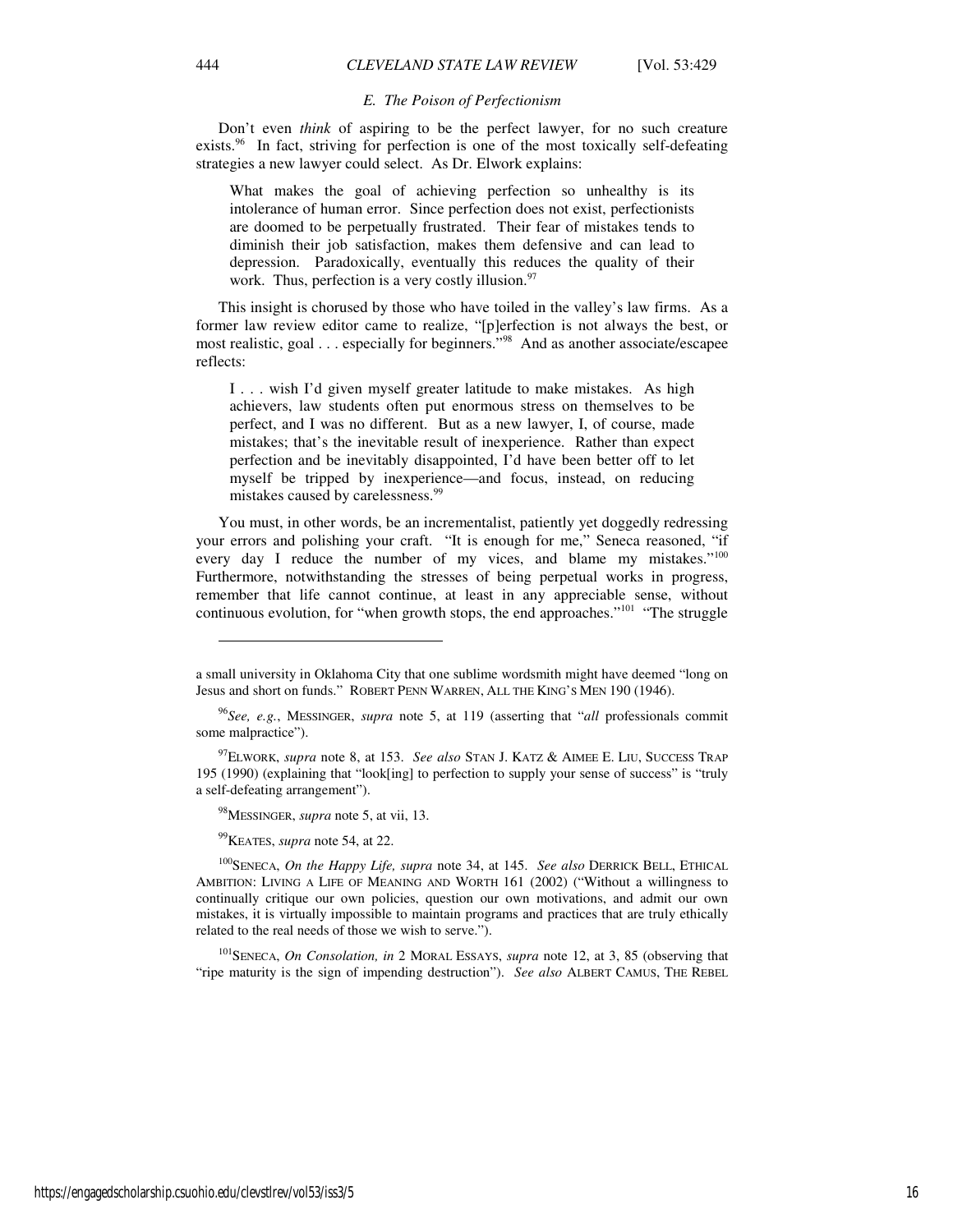itself toward the heights," Camus appreciated, "is enough to fill a man's heart."<sup>102</sup> And, as we Buddhists believe, "both good and evil are inherent even in those at the highest stage of enlightenment."<sup>103</sup>

So don't retreat from the valley in despair simply because you're human. As the Hindus exhort, "a man should not abandon his work, even if he cannot achieve it in full perfection; because in all work there may be imperfection, even as in all fire there is smoke."<sup>104</sup> Your inability to be some mythical Immaculate Esquire does not excuse you from making intensely heartfelt efforts to maximize your prowess, compassion, and integrity as attorneys. For as Epictetus declared:

Because I have no natural gifts, shall I on that account give up my discipline? Far be it from me! Epictetus will not be better than Socrates; but if only I am not worse, that suffices me. For I shall not be a Milo, either, and yet I do not neglect my body; nor a Croesus, and yet I do not neglect my property; nor, in a word, is there any other field in which we give up the appropriate discipline merely from despair of attaining the highest.<sup>105</sup>

#### V. CONCLUSION

That's it. I'm done. Like the "chicken-hungry preacher getting over the doxology,"<sup>106</sup> I will conclude with a few simple words. You're smart, resilient, and strong, which makes you more than a match for a profession that is tough and intense. There will always be pressures to succumb to fear, anger, and greed, but you have the internal resources to remain brave, joyous, and caring while tilling your soil in the valley of law. "Life flashes by in but a moment,"<sup>107</sup> so don't ruin it with a masochistically quixotic pursuit of perfection. Just plow like a yeoman, do your

<sup>103</sup>NICHIREN, *The Treatment of Illness, in* THE WRITINGS, *supra* note 7, at 1111, 1113.

<sup>104</sup>THE BHAGAVAD GITA, *supra* note 37, at 83.

l

<sup>105</sup>2 EPICTETUS, *supra* note 34, at 25. *See also* BELL, *supra* note 100, at 162 ("[I]f your criterion for success is perfection, then the failure of every ethical action is assured."); ALAN DERSHOWITZ, RIGHTS FROM WRONGS: A SECULAR THEORY OF THE ORIGINS OF RIGHTS 85 (2004) ("Seeking to achieve the perfect is the enemy of trying to prevent the very bad.").

<sup>106</sup>ROBERT PENN WARREN, *supra* note 95, at 322.

<sup>107</sup>NICHIREN, *On Practicing the Buddha's Teachings, in* THE WRITINGS, *supra* note 7, at 391, 395.

<sup>249 (</sup>Anthony Bower trans., 1956) ("Nothing remains for us . . . but to be reborn or to die."); BOB DYLAN, *It's Alright, Ma, I'm Only Bleeding, in* WRITINGS AND DRAWINGS BY BOB DYLAN 171, 171 (1973) ("The hollow horn plays wasted words/Proves to warn/That he not busy being born/Is busy dying."). For a stunning literary analysis of growth versus stagnation, see PETE DEXTER, TRAIN (2003). Pay particular attention to the divergent destinies of Train, who initially seems pathetic but shows an inspiring capacity to evolve, with Packer, who has undeniable strengths and maturity yet seems locked in one plane of existence. This novel should be a required text for all new lawyers and is a damn fine read to boot.

<sup>102</sup>ALBERT CAMUS, *The Myth of Sisyphus, in* THE MYTH OF SISYPHUS AND OTHER ESSAYS 1, 123 (Justin O'Brien trans., 1955).